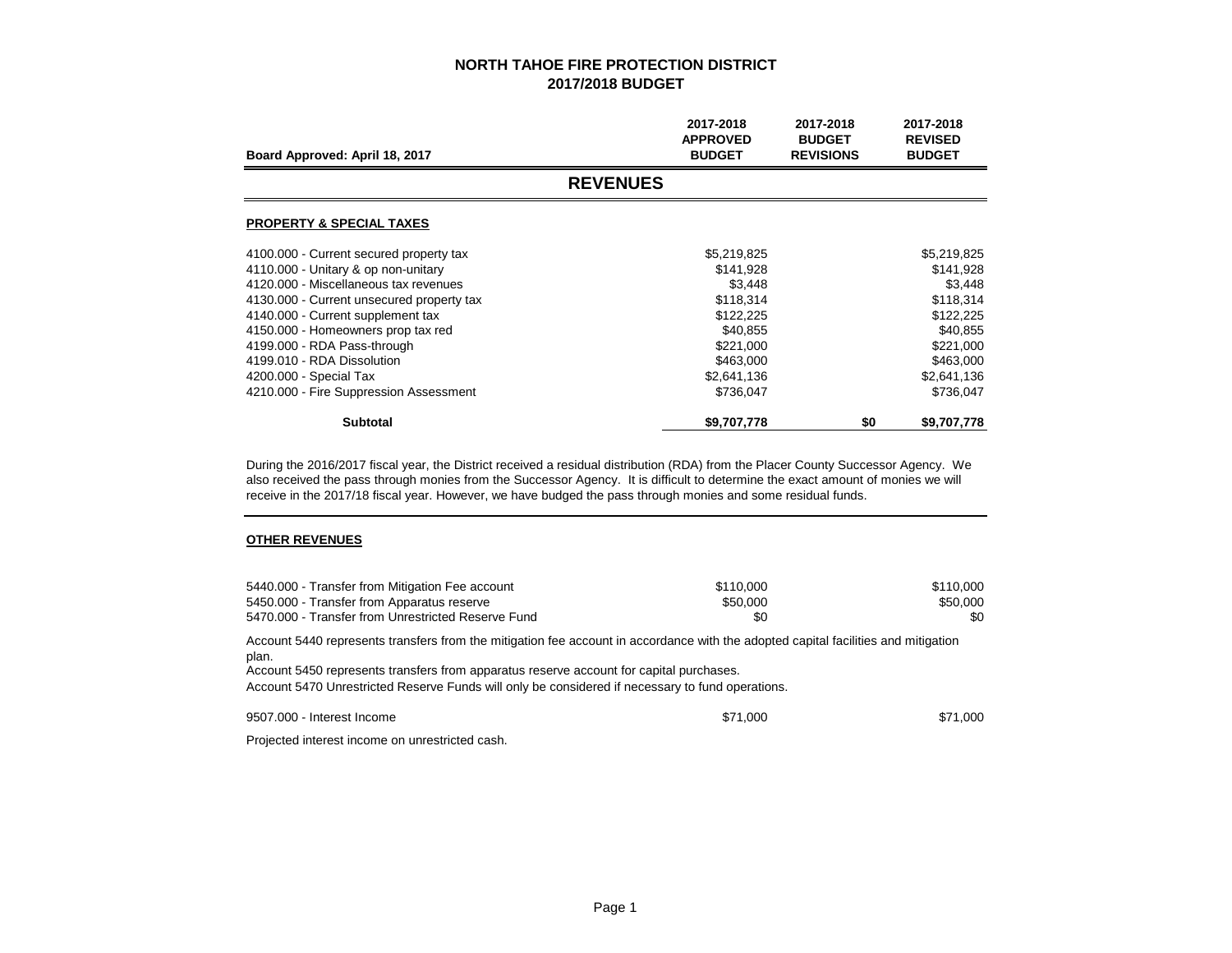|                                                                                                                                                                                              | Board Approved: April 18, 2017                                                                                                                                                                                                                                                                                                                                                                                                                                                                                                                                                                                                                                                                                            | 2017-2018<br><b>APPROVED</b><br><b>BUDGET</b>                                                                                                                                   | 2017-2018<br><b>BUDGET</b><br><b>REVISIONS</b> | 2017-2018<br><b>REVISED</b><br><b>BUDGET</b>                                                                                                                              |
|----------------------------------------------------------------------------------------------------------------------------------------------------------------------------------------------|---------------------------------------------------------------------------------------------------------------------------------------------------------------------------------------------------------------------------------------------------------------------------------------------------------------------------------------------------------------------------------------------------------------------------------------------------------------------------------------------------------------------------------------------------------------------------------------------------------------------------------------------------------------------------------------------------------------------------|---------------------------------------------------------------------------------------------------------------------------------------------------------------------------------|------------------------------------------------|---------------------------------------------------------------------------------------------------------------------------------------------------------------------------|
|                                                                                                                                                                                              | 9510.000 - Ambulance services                                                                                                                                                                                                                                                                                                                                                                                                                                                                                                                                                                                                                                                                                             | \$1,450,000                                                                                                                                                                     |                                                | \$1,450,000                                                                                                                                                               |
|                                                                                                                                                                                              | The District's ambulance revenue collection rate exceeds the national average ambulance collection rate of 62%.                                                                                                                                                                                                                                                                                                                                                                                                                                                                                                                                                                                                           |                                                                                                                                                                                 |                                                |                                                                                                                                                                           |
| 9510.010 - GEMT<br>transports.                                                                                                                                                               | 9510.010 - GEMT Overpayment<br>GEMT funds are additional funds reimbursed to the District through the State of California for Medi-care/Medi-cal ambulance                                                                                                                                                                                                                                                                                                                                                                                                                                                                                                                                                                | \$94,312<br>$-$51,972$                                                                                                                                                          |                                                | \$94,312<br>$-$ \$51,972                                                                                                                                                  |
| 9512.010<br>9512.009<br>9513.015<br>9515.001<br>9515.010<br>9515.002<br>9515.003<br>9515.004<br>9515.006<br>9518.005<br>9518.007<br>9518.008<br>9515.016<br>9515.005<br>9515.007<br>9515.008 | SNPLMA (Fairway/Bunker)<br>Cal FIRE VFA Radio Grant<br>Cal FIRE TRCD chipping<br>CTC pile burning<br>SNPLMA 15<br>NLTFPD Bi-State Defensible Space<br><b>FEMA Fuel Reduction</b><br><b>LVFPD Water Quality Enhancement</b><br>AFG Radio Grant 2017<br><b>FEMA SAFER</b><br><b>FEMA-AFG MDTs</b><br>FEMA Disaster (Jan 2017)<br>SNPLMA R16<br>TNF Alpine Chipping<br>AFG 4 Thermal Imaging Cameras<br>Cal Regional Fuel Reduction (part of SNPLMA R16)<br>Some of these accounts represent fuels reductions grants from State and Federal sources. They are restricted revenues for the<br>intended purposes and are directly off-set by expenditure accounts for the Forest Fuels Program. These grant monies are used to | \$1,653<br>\$9,969<br>\$0<br>\$25,000<br>\$100,000<br>\$0<br>\$100,000<br>\$5,000<br>\$217,678<br>\$469,269<br>\$0<br>\$50,000<br>\$260,333<br>\$10,000<br>\$37,165<br>\$20,000 | $-$217,678$                                    | \$1,653<br>\$9,969<br>\$0<br>\$25,000<br>\$100,000<br>\$0<br>\$100,000<br>\$5,000<br>\$0<br>\$469,269<br>\$0<br>\$50,000<br>\$260,333<br>\$10,000<br>\$37,165<br>\$20,000 |
|                                                                                                                                                                                              | fund the Chipping Program, Defensible Space Inspections and fuels reduction projects.                                                                                                                                                                                                                                                                                                                                                                                                                                                                                                                                                                                                                                     |                                                                                                                                                                                 |                                                |                                                                                                                                                                           |
|                                                                                                                                                                                              | 9520.000 - Alpine Meadows contract<br>This is on-going contract revenue from the Alpine Springs County Water District as a consequence of a 15 year agreement to staff<br>the Alpine Meadows Station at least 150 days a year.                                                                                                                                                                                                                                                                                                                                                                                                                                                                                            | \$534,199                                                                                                                                                                       |                                                | \$534,199                                                                                                                                                                 |
|                                                                                                                                                                                              | 9520.001 - Homewood Mt. Resort Evac Guide and Plan                                                                                                                                                                                                                                                                                                                                                                                                                                                                                                                                                                                                                                                                        | \$0                                                                                                                                                                             |                                                | \$0                                                                                                                                                                       |
|                                                                                                                                                                                              | Reimbursement for completion of the Homewood Mountain Resort Evacuation Guide and Plan                                                                                                                                                                                                                                                                                                                                                                                                                                                                                                                                                                                                                                    |                                                                                                                                                                                 |                                                |                                                                                                                                                                           |
|                                                                                                                                                                                              | 9521.000 - Meeks Bay Contract                                                                                                                                                                                                                                                                                                                                                                                                                                                                                                                                                                                                                                                                                             | \$972,800                                                                                                                                                                       |                                                | \$972,800                                                                                                                                                                 |
|                                                                                                                                                                                              | Includes contract for Fire Management Services and safety personnel costs only to Meeks Bay Fire District.                                                                                                                                                                                                                                                                                                                                                                                                                                                                                                                                                                                                                |                                                                                                                                                                                 |                                                |                                                                                                                                                                           |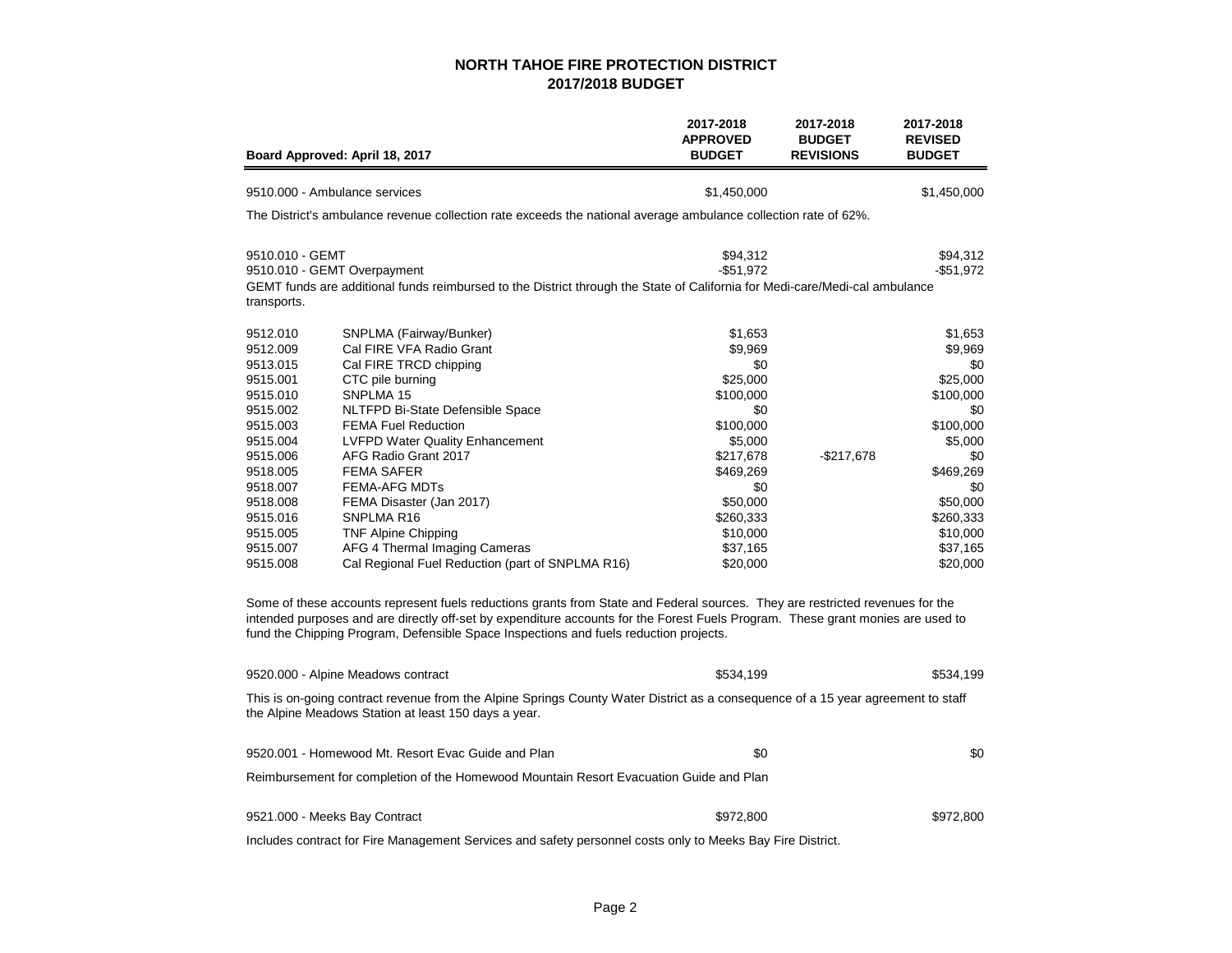| Board Approved: April 18, 2017                                                                                                                                                                                                                                                                                                                                  | 2017-2018<br><b>APPROVED</b><br><b>BUDGET</b>                                                   | 2017-2018<br><b>BUDGET</b><br><b>REVISIONS</b>                                  | 2017-2018<br><b>REVISED</b><br><b>BUDGET</b>                                |
|-----------------------------------------------------------------------------------------------------------------------------------------------------------------------------------------------------------------------------------------------------------------------------------------------------------------------------------------------------------------|-------------------------------------------------------------------------------------------------|---------------------------------------------------------------------------------|-----------------------------------------------------------------------------|
| 9525.000 - El Dorado County contract                                                                                                                                                                                                                                                                                                                            | \$140,000                                                                                       |                                                                                 | \$140,000                                                                   |
| The District has negotiated a new contract that will provide payments based on actual property taxes received.                                                                                                                                                                                                                                                  |                                                                                                 |                                                                                 |                                                                             |
| 9526.000 - Mitigation fees & fund transfer                                                                                                                                                                                                                                                                                                                      | \$110,000                                                                                       |                                                                                 | \$110,000                                                                   |
| This is restricted revenue generated from new construction that mitigates new square footage.                                                                                                                                                                                                                                                                   |                                                                                                 |                                                                                 |                                                                             |
| 9536.000 - Prevention - tree removal permits                                                                                                                                                                                                                                                                                                                    | \$5,000                                                                                         |                                                                                 | \$5,000                                                                     |
| This revenue is a result of a MOU with TRPA for tree marking.                                                                                                                                                                                                                                                                                                   |                                                                                                 |                                                                                 |                                                                             |
| 9537,000 - Plan Check Fees                                                                                                                                                                                                                                                                                                                                      | \$120,000                                                                                       |                                                                                 | \$120,000                                                                   |
| This is revenue from reports, plan review and construction inspections related to fire and life safety cost recovery fees for projects<br>within our District boundaries and Alpine Meadows                                                                                                                                                                     |                                                                                                 |                                                                                 |                                                                             |
| 9538.000 - Report fees                                                                                                                                                                                                                                                                                                                                          | \$125                                                                                           |                                                                                 | \$125                                                                       |
| 9539.000 - Sale of surplus equipment                                                                                                                                                                                                                                                                                                                            | \$10,000                                                                                        |                                                                                 | \$10,000                                                                    |
| 9540.000 - Cal Fire Lease                                                                                                                                                                                                                                                                                                                                       | \$13,000                                                                                        |                                                                                 | \$13,000                                                                    |
| 9590.000 - Strike Teams                                                                                                                                                                                                                                                                                                                                         | \$781,075                                                                                       |                                                                                 | \$781,075                                                                   |
| This is revenue from "assistance for hire" agreements with State and Federal Forest agencies such as the California Fire Assistance<br>Agreement (CFAA) and other cooperative fire assistance agreements.                                                                                                                                                       |                                                                                                 |                                                                                 |                                                                             |
| 9595,000 - Donations                                                                                                                                                                                                                                                                                                                                            | \$500                                                                                           |                                                                                 | \$500                                                                       |
| 9597.000 - Miscellaneous Revenue<br>9597.001<br>2016/2017 Carry Forward M100<br>9597.002<br>2016/2017 Carry Forward M101<br>2016/2017 Carry Forward Office Furniture<br>9597.003<br>9597.004<br>2016/2017 Carry Forward Training Facility<br>9597.005<br>2016/2017 Carry Forward BC Utility build up M98<br>9597.006<br>Meeks Bay Cost Share<br><b>Subtotal</b> | \$2,000<br>\$47,000<br>\$57,000<br>\$28,000<br>\$21,000<br>\$15,000<br>\$122,032<br>\$6,008,138 | $-$47,000$<br>$-$57,000$<br>$-$4,288$<br>$-$21,000$<br>$-$15,000$<br>-\$361,966 | \$2,000<br>\$0<br>\$0<br>\$23,712<br>\$0<br>\$0<br>\$122,032<br>\$5,646,172 |
| <b>REVENUES ACCOUNT TOTAL</b>                                                                                                                                                                                                                                                                                                                                   | \$15,715,916                                                                                    | -\$361,966                                                                      | \$15,353,950                                                                |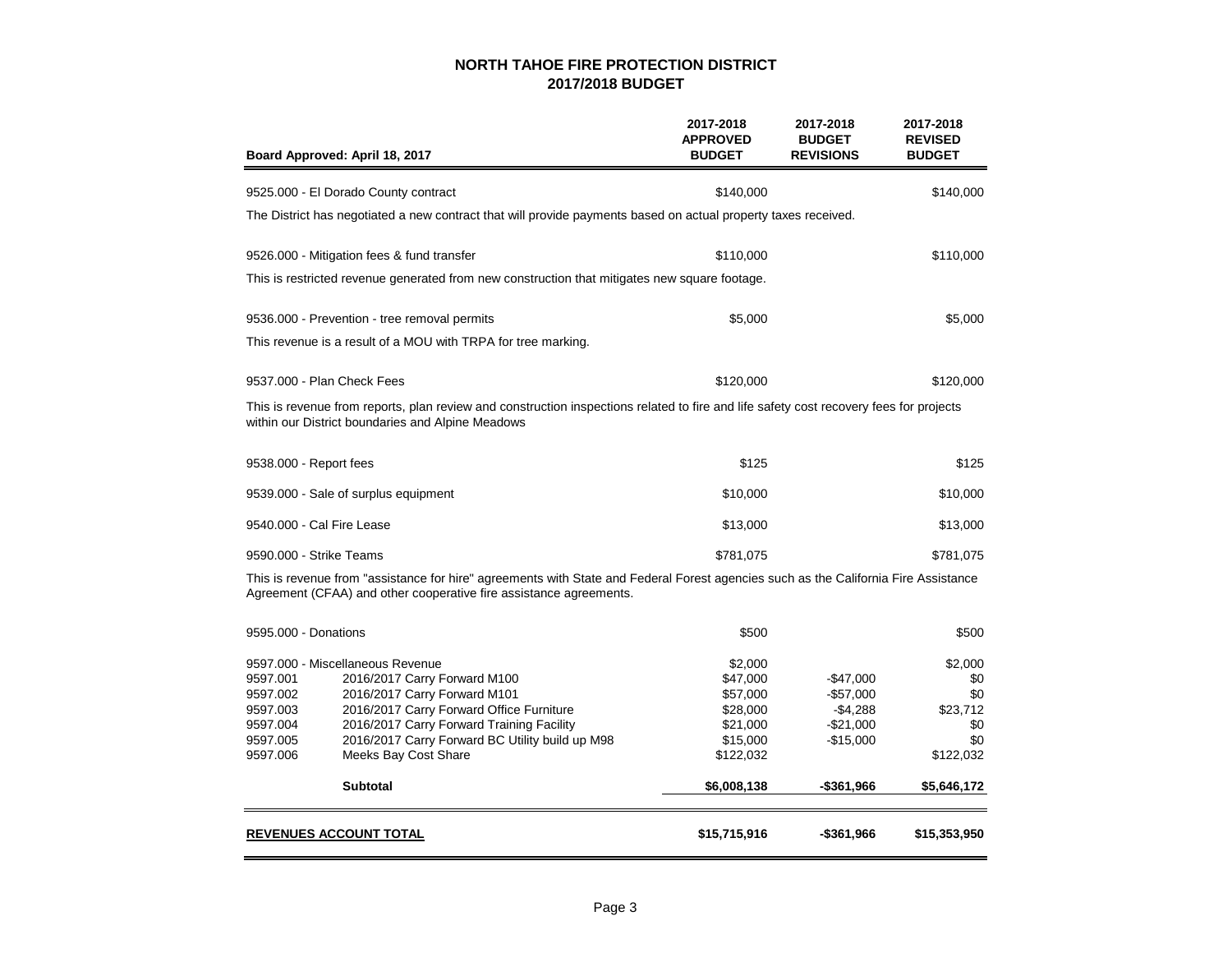| Board Approved: April 18, 2017                                                                                                                              | 2017-2018<br><b>APPROVED</b><br><b>BUDGET</b>                        | 2017-2018<br><b>BUDGET</b><br><b>REVISIONS</b> | 2017-2018<br><b>REVISED</b><br><b>BUDGET</b>                         |
|-------------------------------------------------------------------------------------------------------------------------------------------------------------|----------------------------------------------------------------------|------------------------------------------------|----------------------------------------------------------------------|
| <b>EXPENSES</b>                                                                                                                                             |                                                                      |                                                |                                                                      |
| <b>PERSONNEL COSTS</b>                                                                                                                                      |                                                                      |                                                |                                                                      |
| 7010.000 SALARIES FULL TIME                                                                                                                                 |                                                                      |                                                |                                                                      |
| SHIFT EMPLOYEES<br>3 Battalion Chiefs<br>12 Captains<br>27 ALS Firefighters + 6 BLS Firefighters                                                            | \$420,018<br>\$1,377,186<br>\$2,721,273                              |                                                | \$420,018<br>\$1,377,186<br>\$2,721,273                              |
| Subtotal                                                                                                                                                    | \$4,518,477                                                          | \$0                                            | \$4,518,477                                                          |
| 40-HOUR EMPLOYEES<br>1 Chief<br>1 Assistant Chief<br>2 Division Chiefs<br>4 Administrative personnel<br>4 Fire Prevention personnel<br>2 Mechanic personnel | \$162,415<br>\$0<br>\$331,690<br>\$314,711<br>\$237,381<br>\$107,247 |                                                | \$162,415<br>\$0<br>\$331,690<br>\$314,711<br>\$237,381<br>\$107,247 |
| Subtotal                                                                                                                                                    | \$1,153,444                                                          | \$0                                            | \$1,153,444                                                          |
| Vacation payout - all personnel                                                                                                                             | \$65,000                                                             |                                                | \$65,000                                                             |
| <b>7010.000 SALARIES FULL TIME ACCOUNT TOTAL</b>                                                                                                            | \$5,736,921                                                          | \$0                                            | \$5,736,921                                                          |

Full time salaries account for both line staff and 40-hour employees. This account also funds vacation and CTO pay-out for employees exceeding maximum accrual or leaving District service. In addition, part-time PIO conversion to full time.

| <b>FULL-TIME OVERTIME</b>                |             |     |             |
|------------------------------------------|-------------|-----|-------------|
| 7020.000 - Alarms & min/base staffing    | \$600,000   |     | \$600,000   |
| 7020,000 - Strike Team                   | \$200,000   |     | \$200,000   |
| 7020.000 - Red Flag Staffing             | \$82,000    |     | \$82,000    |
| 7030.000 - Training                      | \$0         |     | \$0         |
| 7045.000 - Working out of class BC/Capt. | \$20,000    |     | \$20,000    |
| 7050.000 - BC staff assignments          | \$150,000   |     | \$150,000   |
| <b>FULL-TIME OVERTIME TOTAL</b>          | \$1,052,000 | \$0 | \$1,052,000 |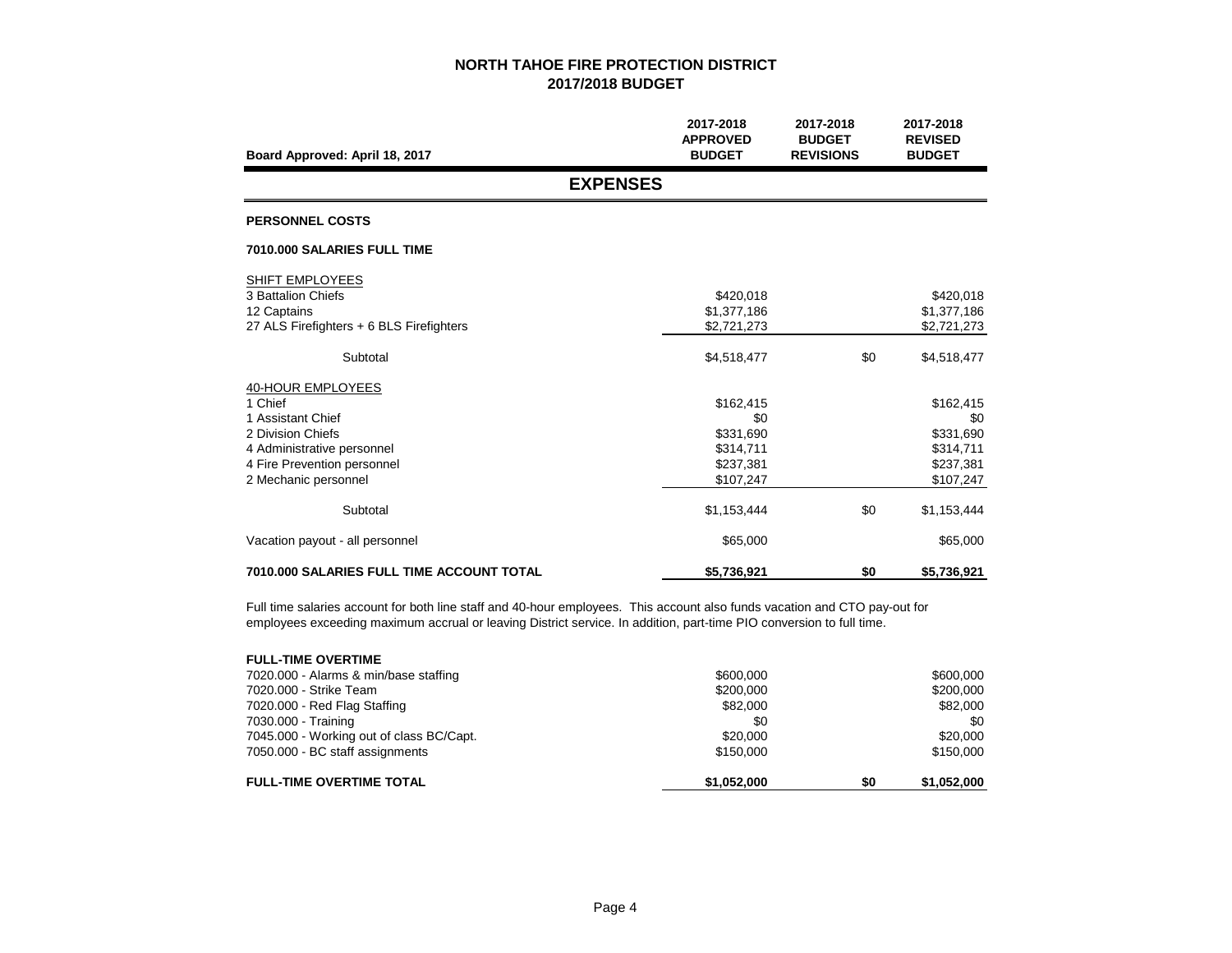|                                                    | 2017-2018<br><b>APPROVED</b> | 2017-2018<br><b>BUDGET</b> | 2017-2018<br><b>REVISED</b> |
|----------------------------------------------------|------------------------------|----------------------------|-----------------------------|
| Board Approved: April 18, 2017                     | <b>BUDGET</b>                | <b>REVISIONS</b>           | <b>BUDGET</b>               |
| <b>SALARIES PART-TIME</b>                          |                              |                            |                             |
| 7120.000 - Alarms & Coverage                       | \$5,000                      |                            | \$5,000                     |
| 7160.000 - Facilities                              | \$52,000                     |                            | \$52,000                    |
| 7170.000 - Fire Prevention                         | \$63,000                     |                            | \$63,000                    |
| 7180.000 - Fleet Maintenance                       | \$21,300                     |                            | \$21,300                    |
| 7172.000 - PIO                                     | \$0                          |                            | \$0                         |
| <b>SALARIES PART-TIME TOTAL</b>                    | \$141,300                    | \$0                        | \$141,300                   |
|                                                    |                              |                            |                             |
|                                                    |                              |                            |                             |
| 7199.000 SALARIES ADJUSTMENTS                      |                              |                            |                             |
| 7199.010 - Strike Team wages                       | \$0                          | $-$480.893$                | $-$ \$480,893               |
|                                                    | \$0                          | $-$480,893$                | $-$ \$480,893               |
| <b>7201.000 PUBLIC EMPLOYEES RETIREMENT SYSTEM</b> |                              |                            |                             |
| Safety Employees (Tier I)                          | \$1,661,452                  |                            | \$1,661,452                 |
| Safety Employees (Tier II)                         | \$177,882                    |                            | \$177,882                   |
| Safety Employees (Tier III)                        | \$168,974                    |                            | \$168,974                   |
| Miscellaneous Employees (Tier I)                   | \$73,147                     |                            | \$73,147                    |
| Miscellaneous Employee (Tier II)                   | \$34,397                     |                            | \$34,397                    |
| Miscellaneous Employee (Tier III)                  | \$30,848                     |                            | \$30,848                    |
| PTP PERS safety members (Tier I)                   | \$0                          |                            | \$0                         |
| PTP PERS safety members (Tier III)                 | \$0                          |                            | \$0                         |
| PTP PERS miscellaneous (Tier I)                    | \$0                          |                            | \$0                         |
| PTP PERS miscellaneous (Tier III)                  | \$2,500                      |                            | \$2,500                     |
| <b>PERS ACCOUNT TOTAL</b>                          | \$2,149,200                  | \$0                        | \$2,149,200                 |
| <b>TOTAL SALARIES AND WAGES</b>                    | \$9,079,421                  | $-$480.893$                | \$8,598,528                 |

The NTFPD PERS contribution rate for Tier I Safety employees for fiscal year 2017/2018 is 20.027%. Tier I Safety employees PERS contribution rate totals 11%, which includes 2% of the employers contribution.

The NTFPD PERS contribution rate for Tier II Safety employees for fiscal year 2017/2018 is 18.022%. Tier II Safety employees PERS contribution rate totals 11%, which includes 2% of the employers contribution.

The NTFPD PERS contribution rate for Tier III Safety employees for fiscal year 2017/2018 is 11.99%. Tier III Safety employees contribution rate is 11.5%.

The NTFPD PERS contribution rate for Tier I Miscellaneous employees for fiscal year 2017/2018 is 14.075%. Tier I Miscellaneous employees contribution rate is 8%.

The NTFPD PERS contribution rate for Tier II Miscellaneous employees for fiscal year 2017/2018 is 12.818%. Tier II Miscellaneous employees contribution rate is 8%.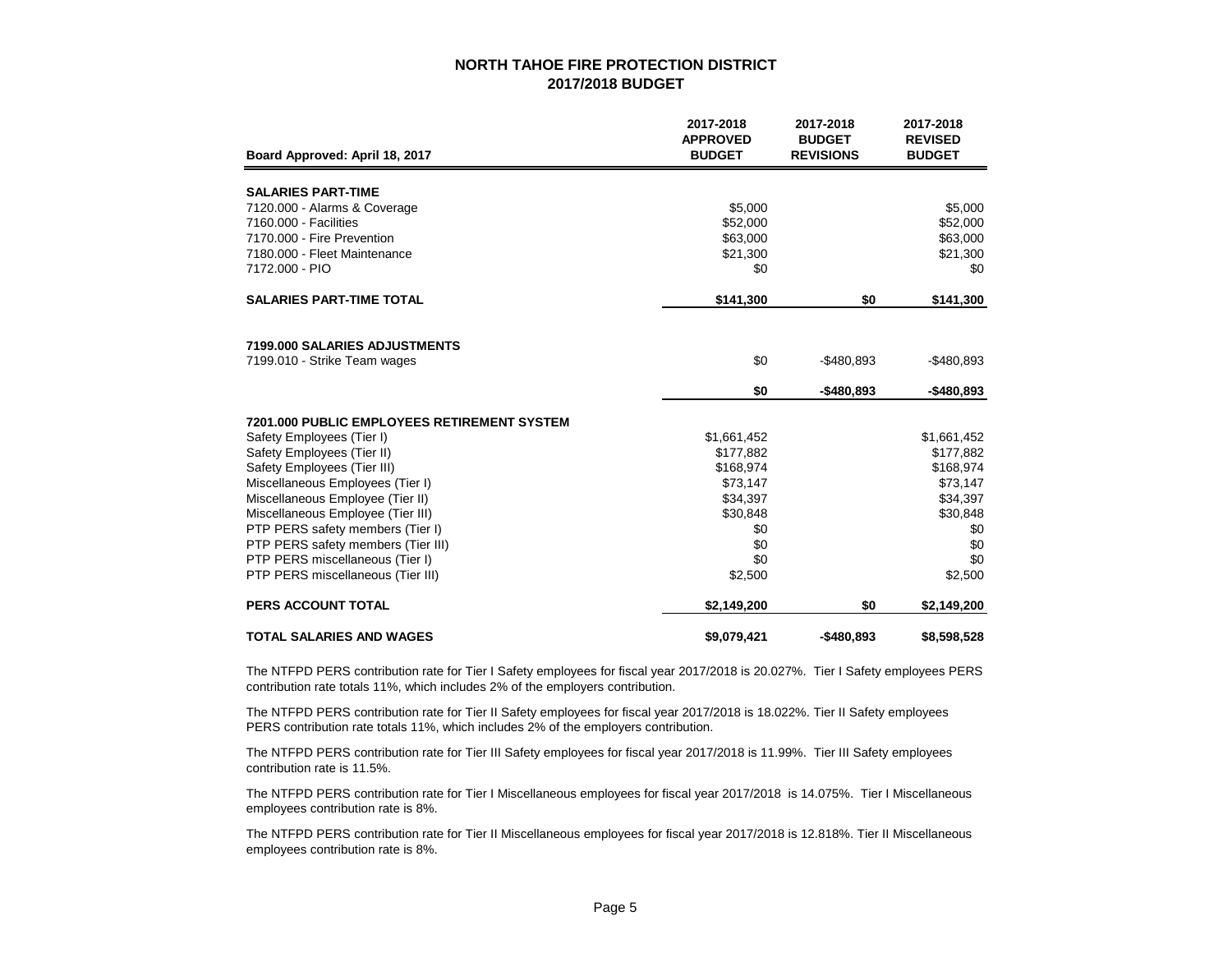|                                | 2017-2018       | 2017-2018        | 2017-2018      |
|--------------------------------|-----------------|------------------|----------------|
|                                | <b>APPROVED</b> | <b>BUDGET</b>    | <b>REVISED</b> |
| Board Approved: April 18, 2017 | <b>BUDGET</b>   | <b>REVISIONS</b> | <b>BUDGET</b>  |

The NTFPD PERS contribution rate for Tier III Miscellaneous employees for fiscal year 2017/2018 is 6.533%. Tier III Miscellaneous employees contribution rate is 6.25%.

PERS bills the District directly for the cost of the unfunded liability. For Safety personnel the annual cost of the unfunded liability is \$1,123,736 and Miscellaneous personnel the cost is \$73,857.

The District's retirement program with Cal PERS includes part-time employees that have met the PERS participation requirements. Part time employees who are eligible for PERS pay a portion of the PERS contribution in the same manner as full time employees.

| <b>GROUP INSURANCE</b>                     |             |     |             |
|--------------------------------------------|-------------|-----|-------------|
| 7320.000 - MEDICAL - active - PERS         | \$1,167,343 |     | \$1,167,343 |
| 7330.000 - MEDICAL - retired - MERP        | \$192.527   |     | \$192.527   |
| 7340.000 - MEDICAL - retired - PERS        | \$81.811    |     | \$81.811    |
| 7350.000 - DENTAL                          | \$96,432    |     | \$96,432    |
| 7360.000 - VISION                          | \$14,046    |     | \$14,046    |
| 7370.000 - EMPLOYEE ASSISTANCE PROGRAM     | \$3.795     |     | \$3.795     |
| 7380.000 - LIFE, AD&D & LTD                | \$10,000    |     | \$10,000    |
| 7390.000 - Workers' Compensation Insurance | \$480,000   |     | \$480,000   |
| <b>GROUP INSURANCE TOTAL</b>               | \$2.045.954 | \$0 | \$2.045.954 |

Medical insurance is fully paid for full-time employees and their families. Partial payments are also made for retirees and eligible dependents. This budget category also accounts for dental and vision coverage, the employee assistance program, life, accidental death and long-term care insurance and workers' compensation insurance.

| <b>PAYROLL TAX LIABILITY TOTAL</b>                                 | \$123,588 | \$0 | \$123,588 |
|--------------------------------------------------------------------|-----------|-----|-----------|
| Medicare                                                           | \$100.488 |     | \$100.488 |
| State Unemployment Insurance (SUI) & Employment Training Tax (ETT) | \$23,100  |     | \$23,100  |
| 7400,000 PAYROLL TAX LIABILITY                                     |           |     |           |

This category funds the Medicare portion of Social Security, Unemployment Insurance & Employment Training Tax.

| <b>GASB 45 COMPLIANCE PLAN TOTAL</b>         | \$10,000     | \$50,000    | \$60,000     |
|----------------------------------------------|--------------|-------------|--------------|
| <b>TOTAL PERSONNEL SALARIES AND BENEFITS</b> | \$11,258,963 | $-$430.893$ | \$10,828,070 |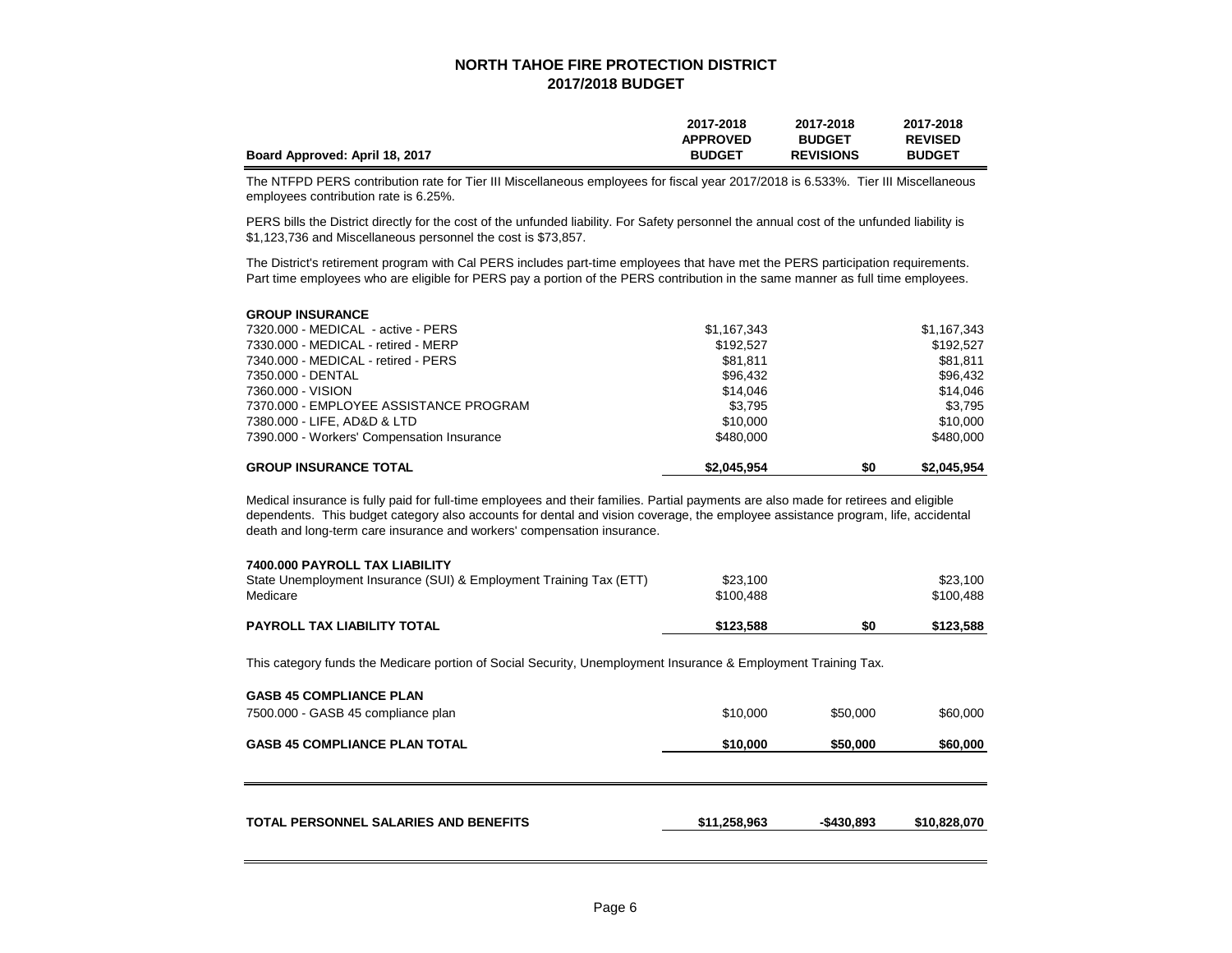| Board Approved: April 18, 2017                     | 2017-2018<br><b>APPROVED</b><br><b>BUDGET</b> | 2017-2018<br><b>BUDGET</b><br><b>REVISIONS</b> | 2017-2018<br><b>REVISED</b><br><b>BUDGET</b> |
|----------------------------------------------------|-----------------------------------------------|------------------------------------------------|----------------------------------------------|
| <b>SERVICES &amp; SUPPLIES</b>                     |                                               |                                                |                                              |
| <b>CLOTHING</b>                                    |                                               |                                                |                                              |
| 8011.000 - Uniform allowance, full time employees  | \$40,000                                      |                                                | \$40,000                                     |
| 8012.000 - Badges, patches, car plates             | \$2,300                                       |                                                | \$2,300                                      |
| 8014.000 - PTP uniforms                            | \$2,000                                       |                                                | \$2,000                                      |
| 8015,000 - Class A uniforms                        | \$7.500                                       |                                                | \$7,500                                      |
| 8017.000 - Safety Boots (stn, wildland, winter)    | \$4.375                                       |                                                | \$4.375                                      |
| 8018.000 - Outerwear (jackets, snow pants, gloves) | \$27,500                                      |                                                | \$27,500                                     |
| <b>CLOTHING TOTAL</b>                              | \$83,675                                      | \$0                                            | \$83,675                                     |

This account covers the \$750 per employee uniform allowance for full-time employees and other uniform requirements not a part of another program.

| <b>SAFETY CLOTHING - STRUCTURE</b>       |          |         |          |
|------------------------------------------|----------|---------|----------|
| 8021,000 - Helmets                       | \$2,940  |         | \$2,940  |
| 8022.000 - Turnouts                      | \$37,500 |         | \$37,500 |
| 8023,000 - Turnout boots                 | \$1,500  |         | \$1,500  |
| 8024.000 - Gloves                        | \$4,000  |         | \$4.000  |
| 8025.000 - Hoods, suspenders, shields    | \$3,000  |         | \$3,000  |
| 8026.000 - Flashlights                   | \$1,000  |         | \$1,000  |
| 8028.000 - Repairs                       | \$4.500  |         | \$4.500  |
| 8029.000 - Ballistic Protection          | \$0      | \$6,350 | \$6,350  |
| <b>SAFETY CLOTHING - STRUCTURE TOTAL</b> | \$54,440 | \$6,350 | \$60,790 |

These accounts cover expenses related to personal protective equipment (PPE) for all emergencies except vegetation fires. The District has been on a 10 year replacement program for turn-outs with PBI and Kevlar material.

| <b>SAFETY CLOTHING - WILDLAND</b>       |          |     |          |
|-----------------------------------------|----------|-----|----------|
| 8033.000 - Shirts, pants                | \$9,000  |     | \$9,000  |
| 8034.000 - Shelters                     | \$500    |     | \$500    |
| 8035.000 - Gloves, hose packs, chaps    | \$4.000  |     | \$4.000  |
| 8036.000 - Web gear                     | \$750    |     | \$750    |
| 8037,000 - Helmets                      | \$600    |     | \$600    |
| 8038.000 - Water/Meals                  | \$2,500  |     | \$2.500  |
| <b>SAFETY CLOTHING - WILDLAND TOTAL</b> | \$17.350 | \$0 | \$17,350 |

This account funds PPE for wildland fires and ensures adequate inventories are available to replace damaged or worn out items and to outfit new employees.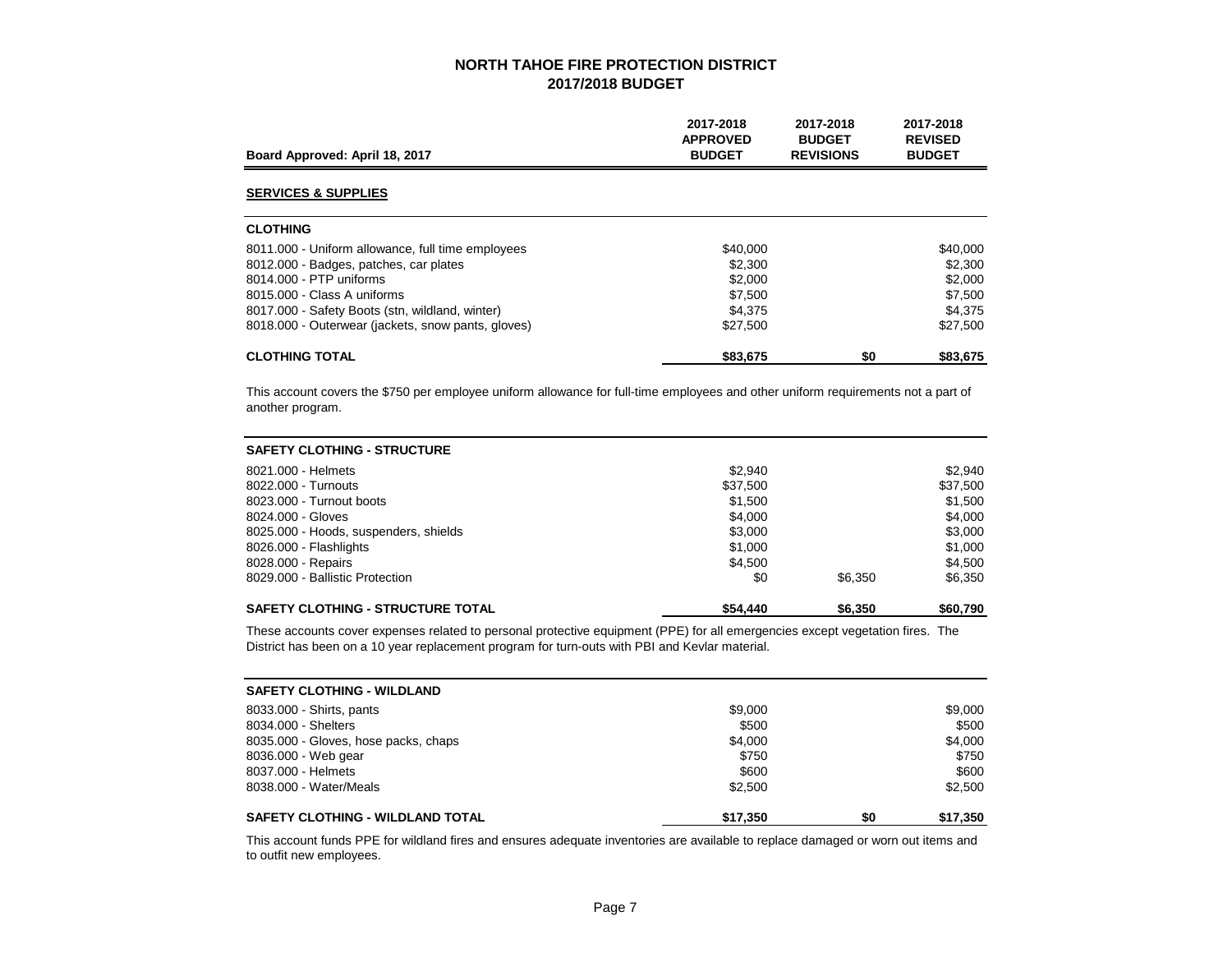| Board Approved: April 18, 2017                    | 2017-2018<br><b>APPROVED</b><br><b>BUDGET</b> | 2017-2018<br><b>BUDGET</b><br><b>REVISIONS</b> | 2017-2018<br><b>REVISED</b><br><b>BUDGET</b> |
|---------------------------------------------------|-----------------------------------------------|------------------------------------------------|----------------------------------------------|
|                                                   |                                               |                                                |                                              |
| <b>COMMUNICATIONS</b>                             |                                               |                                                |                                              |
| 8043.000 - Radio Repair                           | \$2,500                                       |                                                | \$2.500                                      |
| 8044.000 - New /replacement radio/pager equipment | \$10,000                                      | \$21,500                                       | \$31,500                                     |
| 8045.000 - Radio/pager batteries                  | \$1,500                                       |                                                | \$1,500                                      |
| 8046.000 - Radio software updates                 | \$300                                         |                                                | \$300                                        |
| 8047.000 - Pager/Sat Phone service                | \$400                                         |                                                | \$400                                        |
| 8048.000 - Cell phone service                     | \$29,640                                      |                                                | \$29,640                                     |
| 8048.010 - Cell phone equip & supplies            | \$2,000                                       |                                                | \$2,000                                      |
| 8049.020 - Radio licenses                         | \$250                                         |                                                | \$250                                        |
| <b>COMMUNICATIONS TOTAL</b>                       | \$46,590                                      | \$21,500                                       | \$68,090                                     |
| <b>COMPUTER SYSTEMS</b>                           |                                               |                                                |                                              |
| 8051.000 - Hardware                               |                                               |                                                |                                              |
| 8051.010 Computers                                | \$16,800                                      |                                                | \$16,800                                     |
| 8051.012 Mobile Equipment (MDT)                   | \$13,096                                      |                                                | \$13,096                                     |
| 8051.014 Printers                                 | \$1,000                                       |                                                | \$1,000                                      |
| 8051.030 Web site hosting                         | \$250                                         |                                                | \$250                                        |
| 8051.040 cables, keyboards, mouse, hardware       | \$300                                         |                                                | \$300                                        |
| 8051.050 UPS batteries and replacement            | \$300                                         |                                                | \$300                                        |
| 8051.070 Routers and Switches                     | \$2,800                                       |                                                | \$2,800                                      |
| 8051.075 Monitors                                 | \$1,800                                       |                                                | \$1,800                                      |
| <b>Hardware Total</b>                             | \$36,346                                      | \$0                                            | \$36,346                                     |
| 8052.000 - Software                               |                                               |                                                |                                              |
| 8052.015 Office 365                               | \$3,600                                       |                                                | \$3,600                                      |
| 8052.030 Cougar Mountain                          | \$3,500                                       | \$494                                          | \$3,994                                      |
| 8052.040 Code 42 Software                         | \$330                                         |                                                | \$330                                        |
| 8052.070 Records Management Systems NFIRS         | \$3,815                                       |                                                | \$3,815                                      |
| 8052.076 Incident View                            | \$1,500                                       | \$600                                          | \$2,100                                      |
| 8052.077 CAD Interface                            | \$500                                         |                                                | \$500                                        |
| 8052.078 Rhodium ICS                              | \$3,100                                       | \$2,000                                        | \$5,100                                      |
| 8052.082 AVG Managed Workplace                    | \$9,000                                       |                                                | \$9,000                                      |
| 8052.084 Infinitely Virtual (server/data)         | \$14,160                                      |                                                | \$14,160                                     |
| 8052.086 ARCGIS / ARCPAD GIS                      | \$4,270                                       |                                                | \$4,270                                      |
| 8052.088 TRIMBLE JUNO GIS                         | \$5,500                                       |                                                | \$5,500                                      |
| 8052.090 Staffing Program                         | \$5,500                                       |                                                | \$5,500                                      |
| 8052.092 Apparatus Software scanner updates       | \$0                                           |                                                | \$0                                          |
| 8052.100 Lexipol Subscription                     | \$5,968                                       |                                                | \$5,968                                      |
| 8052.041 Apparatus Maintenance Software           | \$1,500                                       |                                                | \$1,500                                      |
| 8052.042 Other Software<br><b>Software Total</b>  | \$500<br>\$62,743                             | \$3.094                                        | \$500<br>\$65,837                            |
|                                                   |                                               |                                                |                                              |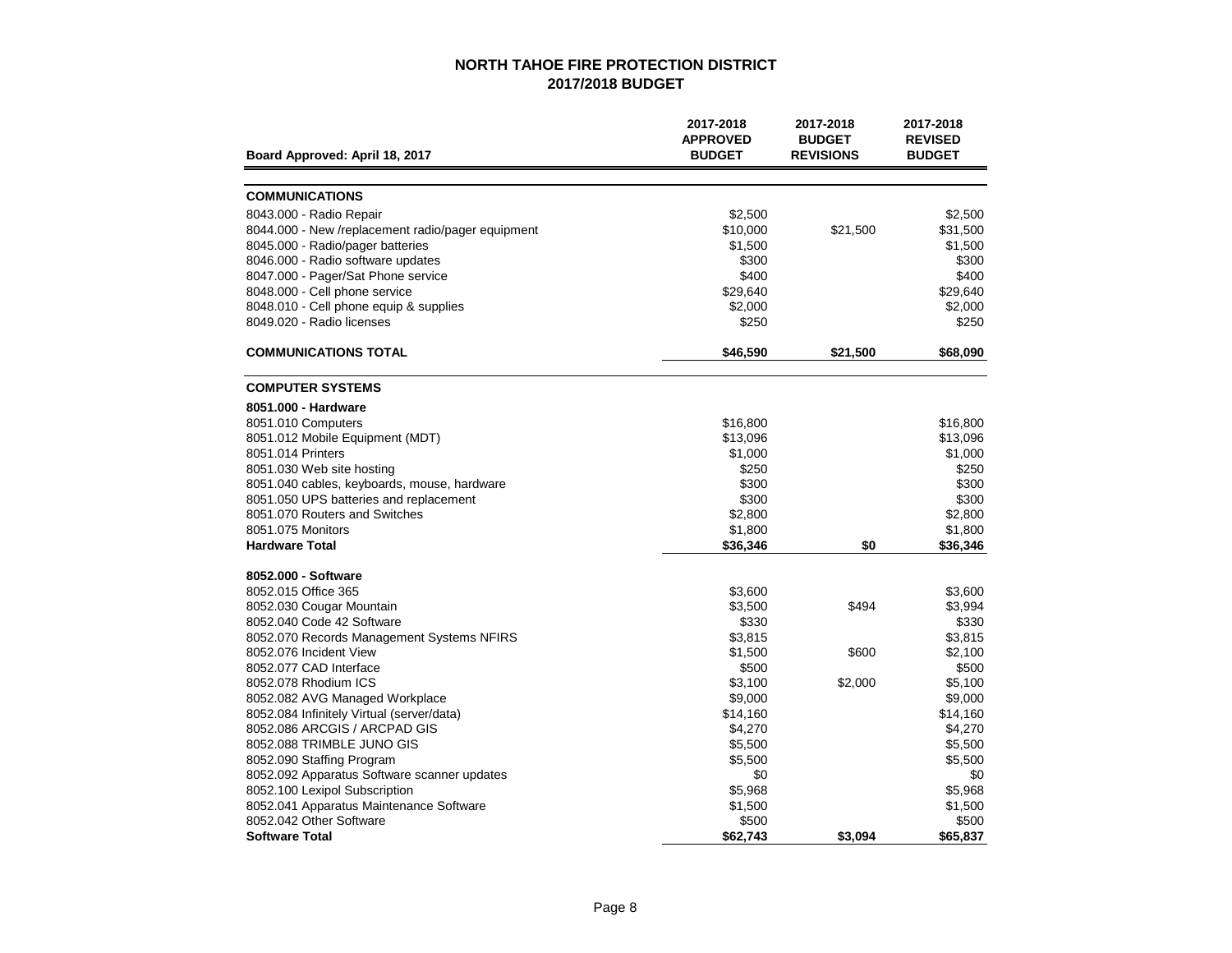| Board Approved: April 18, 2017         | 2017-2018<br><b>APPROVED</b><br><b>BUDGET</b> | 2017-2018<br><b>BUDGET</b><br><b>REVISIONS</b> | 2017-2018<br><b>REVISED</b><br><b>BUDGET</b> |
|----------------------------------------|-----------------------------------------------|------------------------------------------------|----------------------------------------------|
| 8053.010 - System maintenance          | \$40,000                                      | \$7,500                                        | \$47,500                                     |
|                                        |                                               |                                                |                                              |
| <b>COMPUTER SYSTEMS TOTAL</b>          | \$139,089                                     | \$10,594                                       | \$149,683                                    |
| <b>HOUSEHOLD EXPENSES</b>              |                                               |                                                |                                              |
| 8061.000 - Station supplies            | \$9,243                                       |                                                | \$9,243                                      |
| 8061.010 - Janitorial supplies         | \$4,195                                       |                                                | \$4,195                                      |
| 8061.020 - Janitorial Service - Stn 51 | \$5,800                                       |                                                | \$5,800                                      |
| <b>HOUSEHOLD EXPENSES TOTAL</b>        | \$19,238                                      | \$0                                            | \$19,238                                     |
| <b>FIRE EXTINGUISHERS</b>              |                                               |                                                |                                              |
| 8071.000 - Service                     | \$3,000                                       |                                                | \$3,000                                      |
| 8072.000 - Replacement                 | \$1,200                                       |                                                | \$1,200                                      |
| <b>FIRE EXTINGUISHERS TOTAL</b>        | \$4,200                                       | \$0                                            | \$4,200                                      |
| 8077.000 - GENERAL LIABILITY INSURANCE | \$96,000                                      |                                                | \$96,000                                     |

This is an estimate of the cost of the general liability insurance policy for the District.

### **APPARATUS MAINTENANCE**

| 8081.016 | 1985 Seagraves I           | \$1,000  | \$1,000  |
|----------|----------------------------|----------|----------|
| 8081.022 | 1922 Seagraves I           | \$3,500  | \$3,500  |
| 8081.033 | 1990 Seagrave I            | \$30,000 | \$30,000 |
| 8081.045 | 1991 International III     | \$5,500  | \$5,500  |
| 8081.051 | 1994 Seagrave I            | \$0      | \$0      |
| 8081.052 | 1971 John Deere Loader     | \$3,200  | \$3,200  |
| 8081.056 | 1995 Chevy Tahoe P-5       | \$0      | \$0      |
| 8081.058 | 1997 Ford F-250 Mech       | \$0      | \$0      |
| 8081.060 | 1999 Ford F-250 STL        | \$4,000  | \$4,000  |
| 8081.065 | 2007 International III     | \$8,000  | \$8,000  |
| 8081.067 | 2001 Ford Expedition 500   | \$500    | \$500    |
| 8081.071 | 2003 Spartan Pumper I      | \$12,000 | \$12,000 |
| 8081.075 | 2004 Kenworth Water Tender | \$8,500  | \$8,500  |
| 8081.076 | 2005 Ford Braun Ambulance  | \$10,000 | \$10,000 |
| 8081.077 | 1997 International II- E56 | \$6,000  | \$6,000  |
| 8081.078 | 2008 Ford F250 502         | \$4,000  | \$4,000  |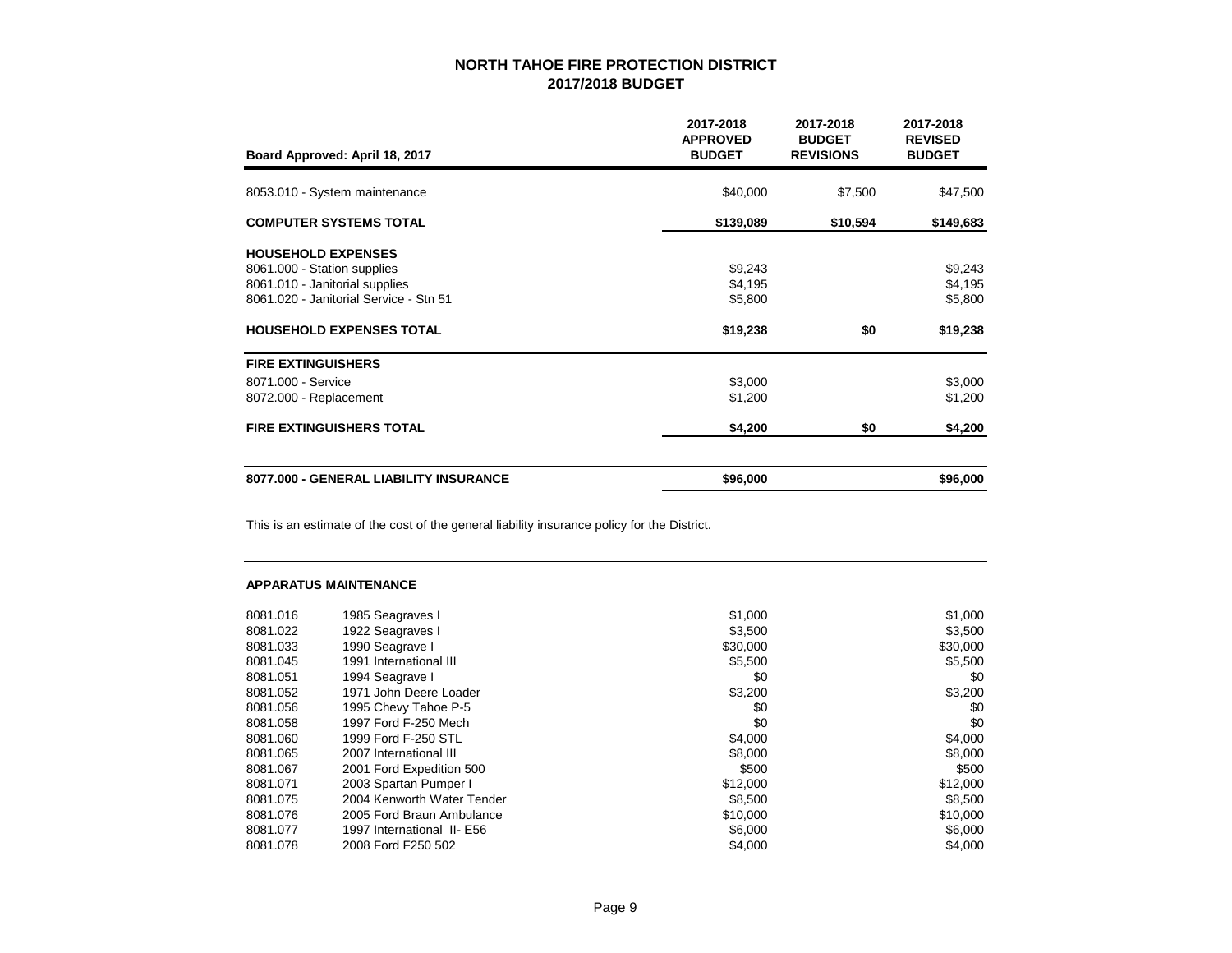|                      | Board Approved: April 18, 2017         | 2017-2018<br><b>APPROVED</b><br><b>BUDGET</b> | 2017-2018<br><b>BUDGET</b><br><b>REVISIONS</b> | 2017-2018<br><b>REVISED</b><br><b>BUDGET</b> |
|----------------------|----------------------------------------|-----------------------------------------------|------------------------------------------------|----------------------------------------------|
| 8081.080             | 2008 Ford F-150 Stn 51                 | \$4,000                                       |                                                | \$4,000                                      |
| 8081.081             | 2008 Ford F-150 Stn 52                 | \$4,000                                       |                                                | \$4,000                                      |
| 8081.083             | 2006 Bauer Air Trailer                 | \$2,000                                       |                                                | \$2,000                                      |
| 8081.084             | 2005 DCA70 CAT gen Stn 51              | \$1,800                                       |                                                | \$1,800                                      |
| 8081.085             | 2008 Ford Expedition B-5               | \$4,000                                       |                                                | \$4,000                                      |
| 8081.086             | 2009 Ford Expedition 500               | \$4,000                                       |                                                | \$4,000                                      |
| 8081.087             | 2008 Ford Braun Ambulance              | \$5,000                                       |                                                | \$5,000                                      |
| 8081.088             | 2011 Mechanic Vehicle                  | \$5,000                                       |                                                | \$5,000                                      |
| 8081.089             | 2011 Ford F350 Braun Ambulance         | \$3,000                                       |                                                | \$3,000                                      |
| 8081.090             | 2012 Ford F-350 Braun Ambulance        | \$3,000                                       |                                                | \$3,000                                      |
| 8081.091             | 2014 Ford F350 Braun Ambulance         | \$3,000                                       |                                                | \$3,000                                      |
| 8081.092             | 2014 KME Type I Engine                 | \$7,500                                       |                                                | \$7,500                                      |
| 8081.093             | 2014 KME Type I Engine                 | \$7,500                                       |                                                | \$7,500                                      |
| 8081.094             | 2014 Dodge Braun Ambulance             | \$6,000                                       |                                                | \$6,000                                      |
| 8081.095             | 2016 Dodge Braun Ambulance             | \$3,500                                       |                                                | \$3,500                                      |
| 8081.096             | 2016 Admin Utility Interceptor         | \$1,800                                       |                                                | \$1,800                                      |
| 8081.097             | 2016 Ford Utility F-250                | \$4,000                                       |                                                | \$4,000                                      |
| 8081.098             | 2016 Ford Utility F-250                | \$15,000                                      |                                                | \$15,000                                     |
| 8081.099             | 2016 KME Type I Engine                 | \$7,500                                       |                                                | \$7,500                                      |
| 8081.100             | 2017 Prevention Utility Interceptor    | \$1,800                                       |                                                | \$1,800                                      |
| 8081.101             | 2017 Ford Utility F-250                | \$1,800                                       |                                                | \$1,800<br>\$2,000                           |
| 8081.102<br>8081.103 | 2018 Dodge Braun Ambulance M102        | \$2,000                                       |                                                | \$5,400                                      |
| 8081.104             | Replacement SUV(s)<br>2018 Ford Escape | \$5,400<br>\$0                                |                                                | \$0                                          |
| 8081.105             | 2018 Ford Escape                       | \$0                                           |                                                | \$0                                          |
| 8081.200             | 2002 Bandit Chipper                    | \$0                                           |                                                | \$0                                          |
| 8081.203             | 2004 Arrow Trailer                     | \$1,500                                       |                                                | \$1,500                                      |
| 8081.204             | 2006 Ford F450                         | \$2,500                                       |                                                | \$2,500                                      |
| 8081.205             | 2006 Carson Chip Trailer               | \$3,000                                       |                                                | \$3,000                                      |
| 8081.207             | 2001 Ford F350                         | \$3,000                                       |                                                | \$3,000                                      |
| 8081.208             | 2008 Ford F-450                        | \$3,000                                       |                                                | \$3,000                                      |
| 8081.209             | 1999 Ford F-150 STN53                  | \$1,000                                       |                                                | \$1,000                                      |
| 8081.210             | 1999 Ford F-150 Prevent                | \$1,000                                       |                                                | \$1,000                                      |
| 8081.212             | 2003 Chevy Tahoe                       | \$1,000                                       |                                                | \$1,000                                      |
| 8081.213             | 2008 Bandit Chipper                    | \$2,000                                       |                                                | \$2,000                                      |
| 8081.214             | 1999 Ford F-150 Prevent                | \$1,000                                       |                                                | \$1,000                                      |
| 8081.247             | Snowmobile Trailer                     | \$1,000                                       |                                                | \$1,000                                      |
| 8081.248             | <b>PIO</b> Trailer                     | \$250                                         |                                                | \$250                                        |
| 8081.249             | <b>PIO</b> Trailer                     | \$250                                         |                                                | \$250                                        |
| 8081.250             | American Signal OES-1 Sign Trailer     | \$250                                         |                                                | \$250                                        |
| 8081.251             | American Signal (OES-2)                | \$250                                         |                                                | \$250                                        |
| 8081.252             | 1985 Cook Trailer                      | \$2,200                                       |                                                | \$2,200                                      |
| 8081.253             | 2011 Skidoo Snowmobile                 | \$1,000                                       |                                                | \$1,000                                      |
| 8081.254             | 2012 Skidoo Snowmobile                 | \$1,000                                       |                                                | \$1,000                                      |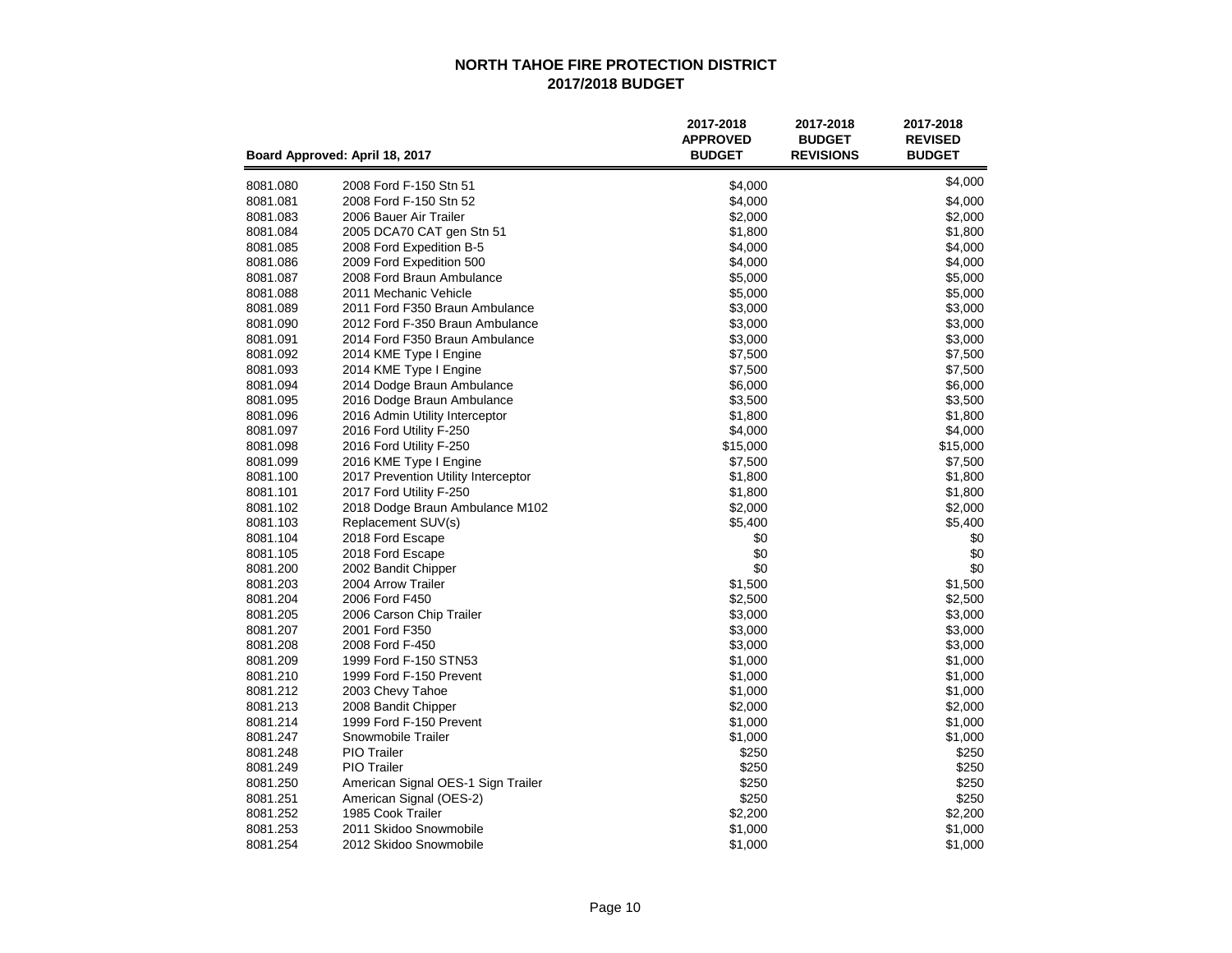|          | Board Approved: April 18, 2017     | 2017-2018<br><b>APPROVED</b><br><b>BUDGET</b> | 2017-2018<br><b>BUDGET</b><br><b>REVISIONS</b> | 2017-2018<br><b>REVISED</b><br><b>BUDGET</b> |
|----------|------------------------------------|-----------------------------------------------|------------------------------------------------|----------------------------------------------|
| 8081.255 | Two-Axle Tow Trailer               | \$1,400                                       |                                                | \$1,400                                      |
| 8081.256 | Polaris Ranger                     | \$1,800                                       |                                                | \$1,800                                      |
| 8081.257 | Utility Trailer for Ranger         | \$600                                         |                                                | \$600                                        |
| 8081.258 | Snowmobile Sleigh                  | \$250                                         |                                                | \$250                                        |
| 8081.259 | CAT Loader                         | \$3,500                                       |                                                | \$3,500                                      |
| 8081.998 | <b>Budget Adjustment</b>           | $-$100.000$                                   |                                                | $-$100,000$                                  |
|          | <b>APPARATUS MAINTENANCE TOTAL</b> | \$131,550                                     | \$0                                            | \$131,550                                    |

Notable is the budget adjustment, these accounts represent a decrease in the overall apparatus maintenance budget while still acknowledging the need for maintenance on individual apparatus units.

#### **OTHER FLEET EXPENSES**

| 8084.000 - Coveralls & shop towels                | \$3,800   |     | \$3,800   |
|---------------------------------------------------|-----------|-----|-----------|
| 8084.010 - Station Carpets & towels               | \$9,500   |     | \$9,500   |
| 8088.000 - Oils, fluids, filters                  | \$7,000   |     | \$7,000   |
| 8089.000 - Diesel                                 | \$45,000  |     | \$45,000  |
| 8090,000 - Gas                                    | \$25,000  |     | \$25,000  |
| 8091.000 - Waste oil management                   | \$3,000   |     | \$3,000   |
| 8092.000 - Shop tools - new & replacement         | \$3.200   |     | \$3,200   |
| 8093.000 - Service unit tools - new & replacement | \$1,000   |     | \$1,000   |
| 8095,000 - Snow chains                            | \$800     |     | \$800     |
| 8097.000 - Station Generator Maintenance          | \$800     |     | \$800     |
| 8098.000 - Parts inventory management             | \$2,000   |     | \$2,000   |
| OTHER FLEET EXPENSES TOTAL                        | \$101,100 | \$0 | \$101,100 |

These accounts pay for the cost of the mechanic division, cost of diesel and gasoline, snow chains and generators.

#### **OTHER EQUIPMENT MAINTENANCE**

| \$8,000 | \$8,000 |
|---------|---------|
|         |         |
|         | \$5.200 |
| \$3.100 | \$3.100 |
| \$4.500 | \$4.500 |
| \$2,000 | \$2,000 |
| \$0     | \$0     |
|         | \$5,200 |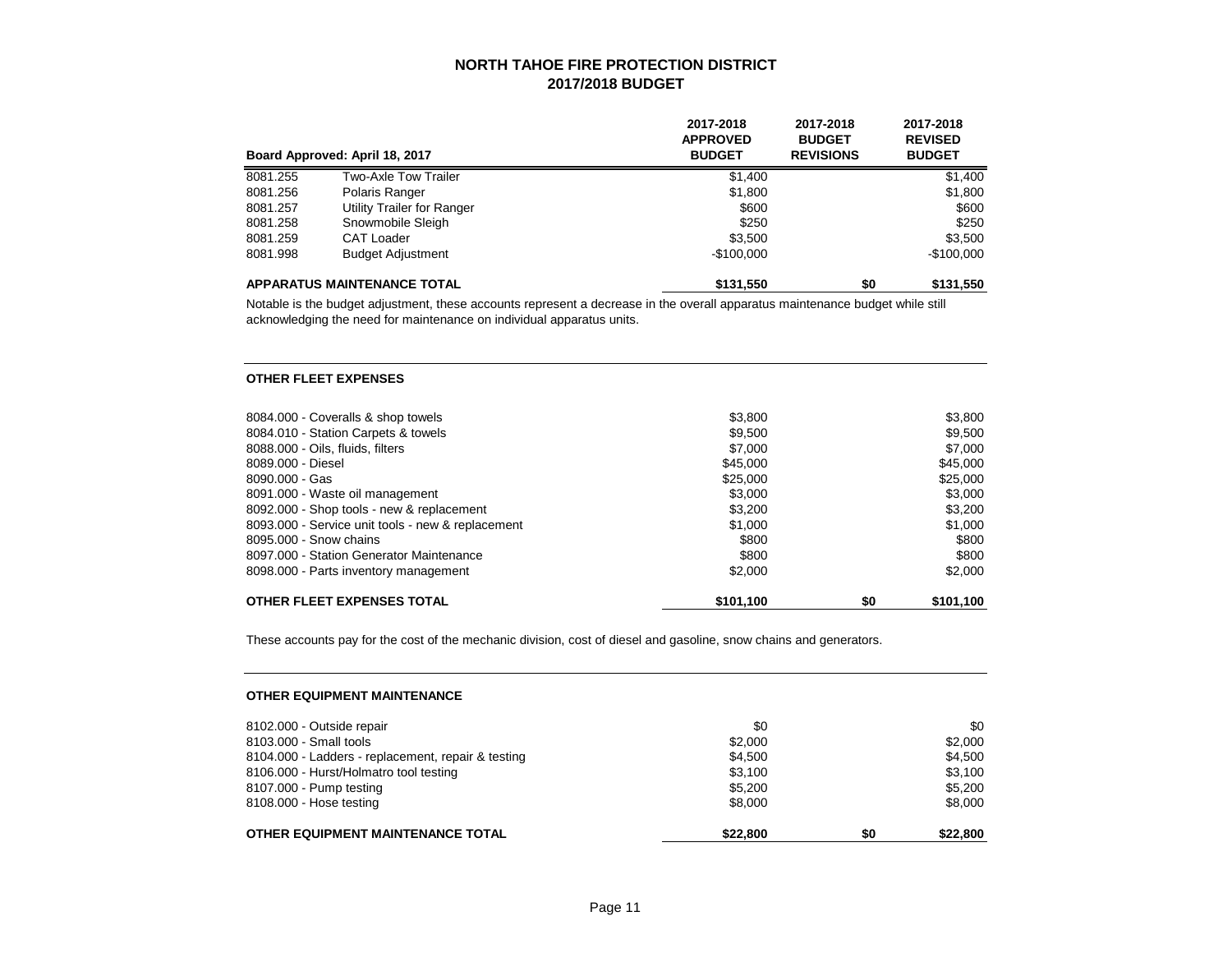|                                | 2017-2018       | 2017-2018        | 2017-2018      |
|--------------------------------|-----------------|------------------|----------------|
|                                | <b>APPROVED</b> | <b>BUDGET</b>    | <b>REVISED</b> |
| Board Approved: April 18, 2017 | <b>BUDGET</b>   | <b>REVISIONS</b> | <b>BUDGET</b>  |

This account covers parts and testing of the District small tools and equipment. This also covers the costs of outsourcing to third party testing of ladders, rescue tools, engine pumps and hose.

| <b>SCBA MAINTENANCE</b>                                   |          |     |          |
|-----------------------------------------------------------|----------|-----|----------|
| 8111.000 - Testing                                        | \$2,000  |     | \$2,000  |
| 8112.000 - SCBA parts & maintenance-New OSHA Requirements | \$5,000  |     | \$5,000  |
| 8112.010 - SCBA fit testing                               | \$1,200  |     | \$1,200  |
| 8113.000 - Compressor maintenance                         | \$3,500  |     | \$3,500  |
| 8114.000 - Personal alert devices & batteries             | \$450    |     | \$450    |
| <b>SCBA MAINTENANCE TOTAL</b>                             | \$12,150 | \$0 | \$12,150 |
| <b>TECHNICAL RESCUE EQUIPMENT</b>                         |          |     |          |
| 8121.020 Confined Space Rescue Equipment                  | \$4,500  |     | \$4,500  |
| 8121.040 Swift Water Rescue Equip                         | \$1,780  |     | \$1,780  |
| 8121.042 Snow Mobile Program Equipment                    | \$0      |     | \$0      |
| 8121.045 Rope Rescue                                      | \$24,000 |     | \$24,000 |
| 8121.047 Ice Rescue                                       | \$0      |     | \$0      |
| 8121.052 Shore Zone Rescue                                | \$1,600  |     | \$1,600  |
| 8121.055 UTV / Back Country Rescue                        | \$1,800  |     | \$1,800  |
| 8121.060 Rapid Extraction Module Support (REMS)           | \$0      |     | \$0      |
| 8121.065 Winter Rescue Program                            | \$11,000 |     | \$11,000 |
| <b>RESCUE EQUIPMENT TOTAL</b>                             | \$44,680 | \$0 | \$44,680 |
| <b>ALPINE MEADOWS FIRE STATION</b>                        |          |     |          |
| 8125,000 Utilities                                        | \$5,000  |     | \$5,000  |
| 8126.010 Maintenance                                      | \$10,000 |     | \$10,000 |
| 8126.030 Furniture                                        | \$0      |     | \$0      |
| 8126.035 Heater maint contract                            | \$500    |     | \$500    |
| 8126.050 Exterminator                                     | \$500    |     | \$500    |
| 8126.070 Paint exterior/interior                          | \$3,500  |     | \$3,500  |
| 8126.112 Alarm System Monitoring                          | \$500    |     | \$500    |
| <b>ALPINE MEADOWS FIRE TOTAL</b>                          | \$20,000 | \$0 | \$20,000 |

These accounts track the cost of utilities, repairs and maintenance of the Alpine Meadows fire station. This year's expenses are estimated and reimbursed from ASCWD in the 15 year agreement.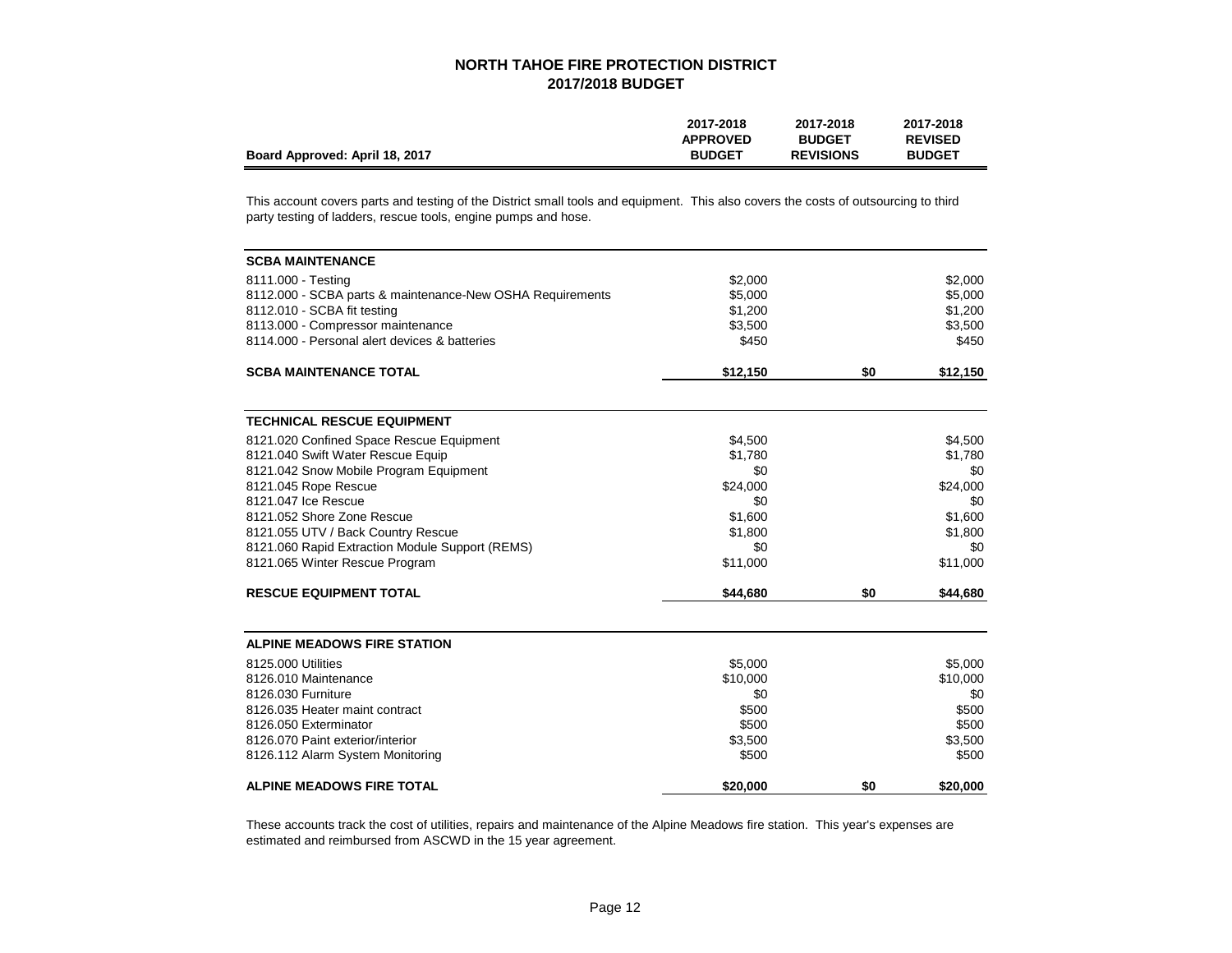| Board Approved: April 18, 2017                    | 2017-2018<br><b>APPROVED</b><br><b>BUDGET</b> | 2017-2018<br><b>BUDGET</b><br><b>REVISIONS</b> | 2017-2018<br><b>REVISED</b><br><b>BUDGET</b> |
|---------------------------------------------------|-----------------------------------------------|------------------------------------------------|----------------------------------------------|
|                                                   |                                               |                                                |                                              |
| <b>BUILDINGS &amp; GROUNDS MAINTENANCE</b>        |                                               |                                                |                                              |
| 8131,000 - Snow removal contracts - all stations  | \$8,000                                       |                                                | \$8,000                                      |
| 8131.200 - Asphalt sealing - all stations         | \$18,000                                      |                                                | \$18,000                                     |
| 8131.300 - FEMA Disaster Recovery                 | \$50,000                                      | $-$50,000$                                     | \$0                                          |
| 8131.310 - Furniture - all stations               | \$7,500                                       |                                                | \$7,500                                      |
| All Stations Repairs & Maintenance Total          | \$83,500                                      | -\$50,000                                      | \$33,500                                     |
| 8132.000 - Station 51 - repairs & maintenance     |                                               |                                                |                                              |
| 8132.010 Maintenance                              | \$18,000                                      |                                                | \$18,000                                     |
| 8132.020 Sprinkler test                           | \$2,000                                       |                                                | \$2,000                                      |
| 8132.030 Furniture                                | \$30,000                                      |                                                | \$30,000                                     |
| 8132.050 Exterminator                             | \$500                                         |                                                | \$500                                        |
| 8132.097 CA Elevator Permit                       | \$250                                         |                                                | \$250                                        |
| 8132.098 Placer APCD Generator Permit             | \$275                                         |                                                | \$275                                        |
| 8132.099 Placer APCD Haz Mat Permit               | \$1,100                                       |                                                | \$1,100                                      |
| 8132.105 Window Cleaning                          | \$1,000                                       |                                                | \$1,000                                      |
| 8132.112 Alarm Monitoring                         | \$500                                         |                                                | \$500                                        |
| 8132.113 Alarm service                            | \$500                                         |                                                | \$500                                        |
| 8132.115 HVAC service contract                    | \$12,500                                      |                                                | \$12,500                                     |
| 8132.120 Elevator service/inspection/testing      | \$1,250                                       |                                                | \$1,250                                      |
| <b>Station 51 Repairs &amp; Maintenance Total</b> | \$67,875                                      | \$0                                            | \$67,875                                     |
| 8133.000 - Station 52 - repairs & maintenance     |                                               |                                                |                                              |
| 8133.010 Maintenance                              | \$12,000                                      | \$10,000                                       | \$22,000                                     |
| 8133.025 Deck Stain                               | \$500                                         |                                                | \$500                                        |
| 8133,030 Furniture                                | \$0                                           |                                                | \$0                                          |
| 8133.050 Exterminator                             | \$500                                         |                                                | \$500                                        |
| 8133.082 fence repairs                            | \$0                                           |                                                | \$0                                          |
| 8133.096 Placer APCD Fuel Permit                  | \$100                                         |                                                | \$100                                        |
| 8133.097 Placer APCD Vapor Test                   | \$450                                         |                                                | \$450                                        |
| 8133.098 Placer APCD Generator Permit             | \$275                                         |                                                | \$275                                        |
| 8133.099 Placer APCD Haz Mat Permit               | \$1,250                                       |                                                | \$1,250                                      |
| 8133.110 Fence Repair                             | \$2,000                                       |                                                | \$2,000                                      |
| 8133.112 Alarm Monitoring                         | \$500                                         |                                                | \$500                                        |
| 8133.113 Fuel Pump Repairs                        | \$500                                         |                                                | \$500                                        |
| 8133.114 Rear Deck Stairs/Support Replacement     | \$11,000                                      |                                                | \$11,000                                     |
| <b>Station 52 Repairs &amp; Maintenance Total</b> | \$29,075                                      | \$10,000                                       | \$39,075                                     |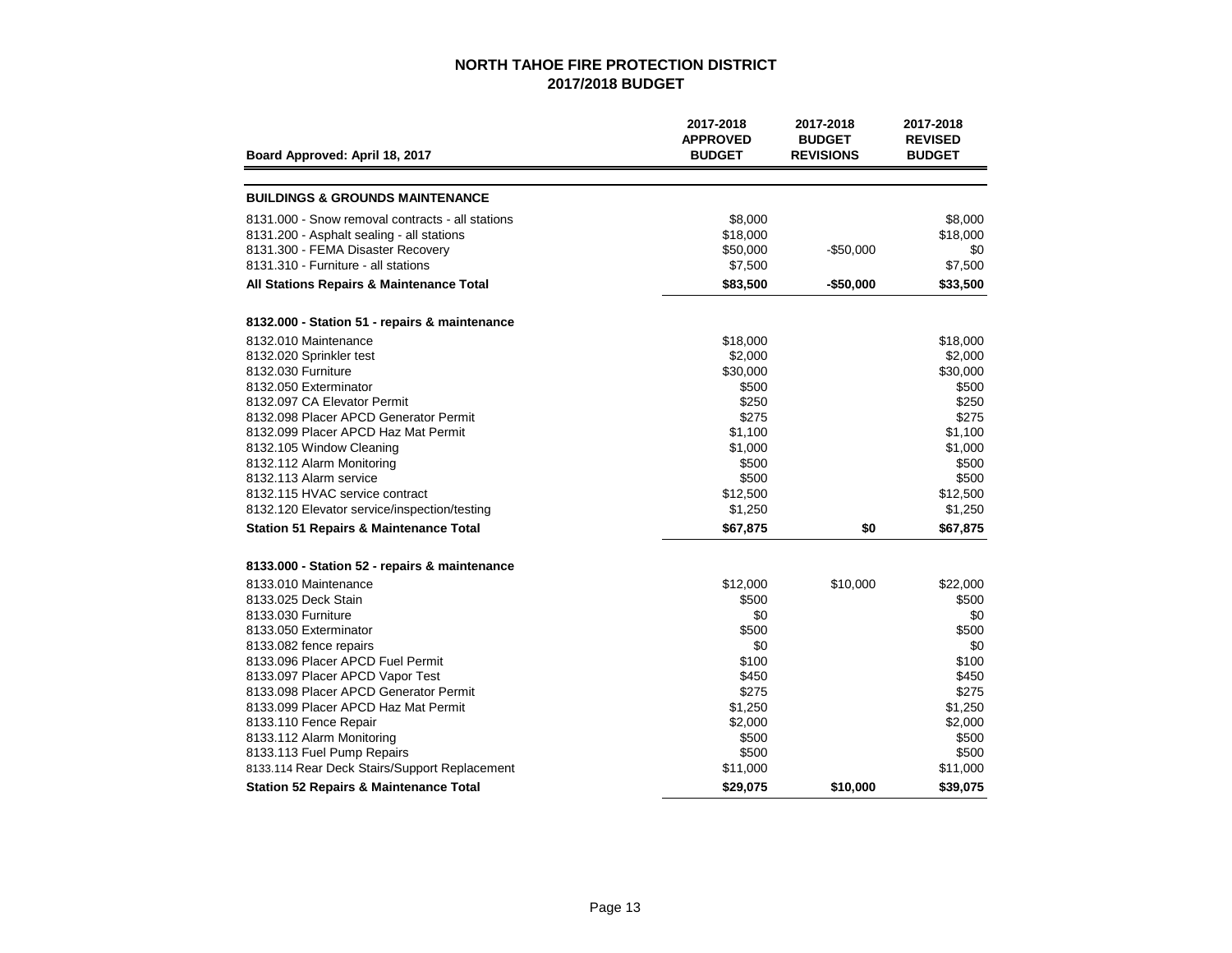| Board Approved: April 18, 2017                        | 2017-2018<br><b>APPROVED</b><br><b>BUDGET</b> | 2017-2018<br><b>BUDGET</b><br><b>REVISIONS</b> | 2017-2018<br><b>REVISED</b><br><b>BUDGET</b> |
|-------------------------------------------------------|-----------------------------------------------|------------------------------------------------|----------------------------------------------|
|                                                       |                                               |                                                |                                              |
| 8134.000 - Station 53 - repairs & maintenance         |                                               |                                                |                                              |
| 8134.010 Maintenance                                  | \$13,500                                      | \$8,064                                        | \$21,564                                     |
| 8134.020 Sprinkler Test                               | \$250                                         |                                                | \$250                                        |
| 8134.030 Furniture                                    | \$0                                           |                                                | \$0                                          |
| 8134.050 Exterminator                                 | \$500                                         |                                                | \$500                                        |
| 8134.098 Placer APCD Generator Permit                 | \$275                                         |                                                | \$275                                        |
| 8134.112 Alarm Monitoring                             | \$500                                         |                                                | \$500                                        |
| <b>Station 53 Repairs &amp; Maintenance Total</b>     | \$15,025                                      | \$8,064                                        | \$23,089                                     |
| 8135.000 - Station 54 - repairs & maintenance         |                                               |                                                |                                              |
| 8135.010 Maintenance                                  | \$20,000                                      |                                                | \$20,000                                     |
| 8135.020 Sprinkler Test                               | \$250                                         |                                                | \$250                                        |
| 8135.030 Furniture                                    | \$0                                           |                                                | \$0                                          |
| 8135.050 Exterminator                                 | \$500                                         |                                                | \$500                                        |
| 8135.085 Window / Door replacement                    | \$0                                           |                                                | \$0                                          |
| 8135.098 Placer APCD Generator Permit                 | \$275                                         |                                                | \$275                                        |
| 8135.099 Placer APCD Haz Mat Permit                   | \$1,250                                       |                                                | \$1,250                                      |
| 8135.112 Alarm Monitoring                             | \$500                                         |                                                | \$500                                        |
| <b>Station 54 Repairs &amp; Maintenance Total</b>     | \$22,775                                      | \$0                                            | \$22,775                                     |
| 8136.000 - Station 55 - repairs & maintenance         |                                               |                                                |                                              |
| 8136.010 Maintenance                                  | \$7,500                                       |                                                | \$7,500                                      |
| 8136.030 Furniture                                    | \$0                                           |                                                | \$0                                          |
| 8136.050 Exterminator                                 | \$500                                         |                                                | \$500                                        |
| 8136.071 Heater Replacement                           | \$0                                           |                                                | \$0                                          |
| 8136.098 Placer APCD Generator Permit                 | \$275                                         |                                                | \$275                                        |
| 8136.092 Sewer pump repairs                           | \$2,500                                       |                                                | \$2,500                                      |
| 8136.110 Sewer service contract                       | \$1,200                                       |                                                | \$1,200                                      |
| 8136.112 Alarm System Monitoring                      | \$500                                         |                                                | \$500                                        |
| <b>Station 55 Repairs &amp; Maintenance Total</b>     | \$12,475                                      | \$0                                            | \$12,475                                     |
| 8137.000 - Airport Storage                            | \$2,524                                       |                                                | \$2,524                                      |
| 8139.000 - All Station Maint & Furniture Adj          | $-$50,000$                                    |                                                | $-$50,000$                                   |
| 8140.020 - ARB Permits (3yr cycle - permits chippers) | \$0                                           | \$1,760                                        | \$1,760                                      |
| <b>BUILDINGS &amp; GROUNDS MAINTENANCE TOTAL</b>      | \$183,249                                     | -\$30,176                                      | \$153,073                                    |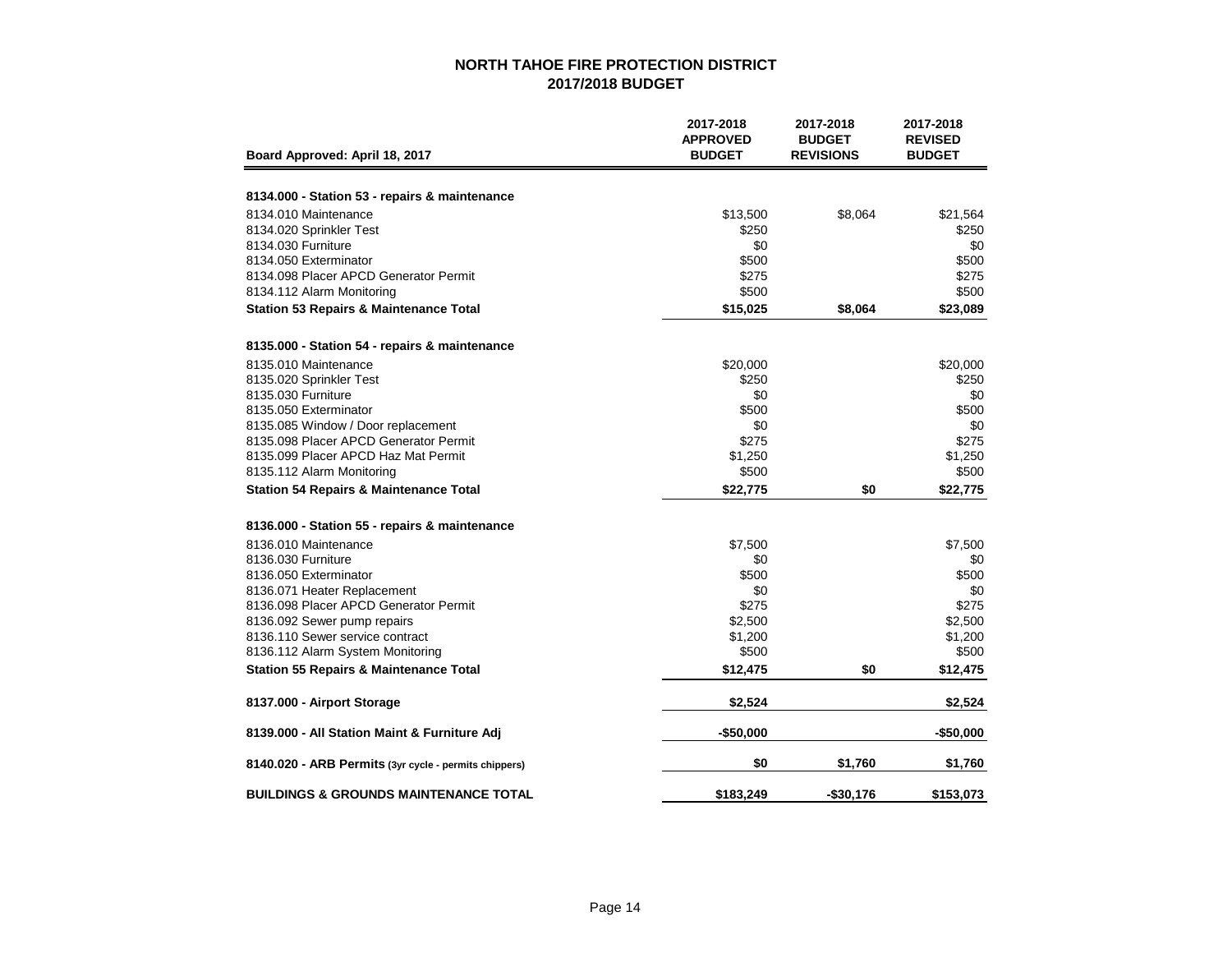|                                              | 2017-2018<br><b>APPROVED</b> | 2017-2018<br><b>BUDGET</b> | 2017-2018<br><b>REVISED</b> |
|----------------------------------------------|------------------------------|----------------------------|-----------------------------|
| Board Approved: April 18, 2017               | <b>BUDGET</b>                | <b>REVISIONS</b>           | <b>BUDGET</b>               |
| <b>EMS PROGRAM</b>                           |                              |                            |                             |
| 8153.000 - Disposable supplies               | \$44,000                     |                            | \$44,000                    |
| 8153.010 - Medications                       | \$10,890                     |                            | \$10,890                    |
| 8154.000 - Equipment replacement             | \$15,180                     | $-$10,000$                 | \$5,180                     |
| 8154.010 - AED                               | \$5,000                      |                            | \$5,000                     |
| 8155.020 Gurney PM                           | \$5,600                      |                            | \$5,600                     |
| 8155.030 Zoll (monitors PM)                  | \$5,000                      |                            | \$5,000                     |
| 8156.000 - Oxygen gas                        | \$2,000                      |                            | \$2,000                     |
| 8158.000 - EPCR service fees/RMS             | \$3,815                      |                            | \$3,815                     |
| 8159.000 - IFT expenses                      | \$4,000                      |                            | \$4,000                     |
| 8160.000 - SSV contract                      | \$2,000                      |                            | \$2,000                     |
| 8161.000 - Billing fees                      | \$90,000                     |                            | \$90,000                    |
| 8161.010 - Metro Fire GEMT admin fee         | \$2,500                      |                            | \$2,500                     |
| 8161.020 - GEMT Overpayment                  | \$0                          |                            | \$0                         |
| <b>EMS PROGRAM TOTAL</b>                     | \$189,985                    | $-$10,000$                 | \$179,985                   |
| <b>SUBSCRIPTIONS &amp; MEMBERSHIPS</b>       |                              |                            |                             |
| 8181.000 - Publications                      | \$250                        |                            | \$250                       |
| 8182.000 - Memberships                       | \$8,250                      |                            | \$8,250                     |
| 8183,000 - CSFA dues                         | \$6,000                      |                            | \$6,000                     |
| <b>SUBSCRIPTIONS &amp; MEMBERSHIPS TOTAL</b> | \$14,500                     | \$0                        | \$14,500                    |
| <b>OFFICE SUPPLIES</b>                       |                              |                            |                             |
| 8186.000 - Copier lease                      | \$8,300                      |                            | \$8,300                     |
| 8187.000 - Disposable supplies               | \$15,000                     |                            | \$15,000                    |
| 8188.000 - Equipment replacement & repair    | \$0                          |                            | \$0                         |
| 8189.000 - Postage & shipping                | \$2,500                      |                            | \$2,500                     |
| 8193.000 - Checks, tax forms, e-filing       | \$350                        |                            | \$350                       |
| 8193.010 - Bank fees                         | \$500                        |                            | \$500                       |
| OFFICE SUPPLIES TOTAL                        | \$26,650                     | \$0                        | \$26,650                    |
|                                              |                              |                            |                             |
| <b>BOARD EXPENSES</b>                        |                              |                            |                             |
| 8201.000 - Medical insurance                 | \$57,488                     | \$6,500                    | \$63,988                    |
| 8202.000 - Meeting fees                      | \$6,000                      |                            | \$6,000                     |
| 8202.010 - Board Member i-Pads               | \$0                          |                            | \$0                         |
| 8202.020 - Board Member uniforms             | \$1,500                      |                            | \$1,500                     |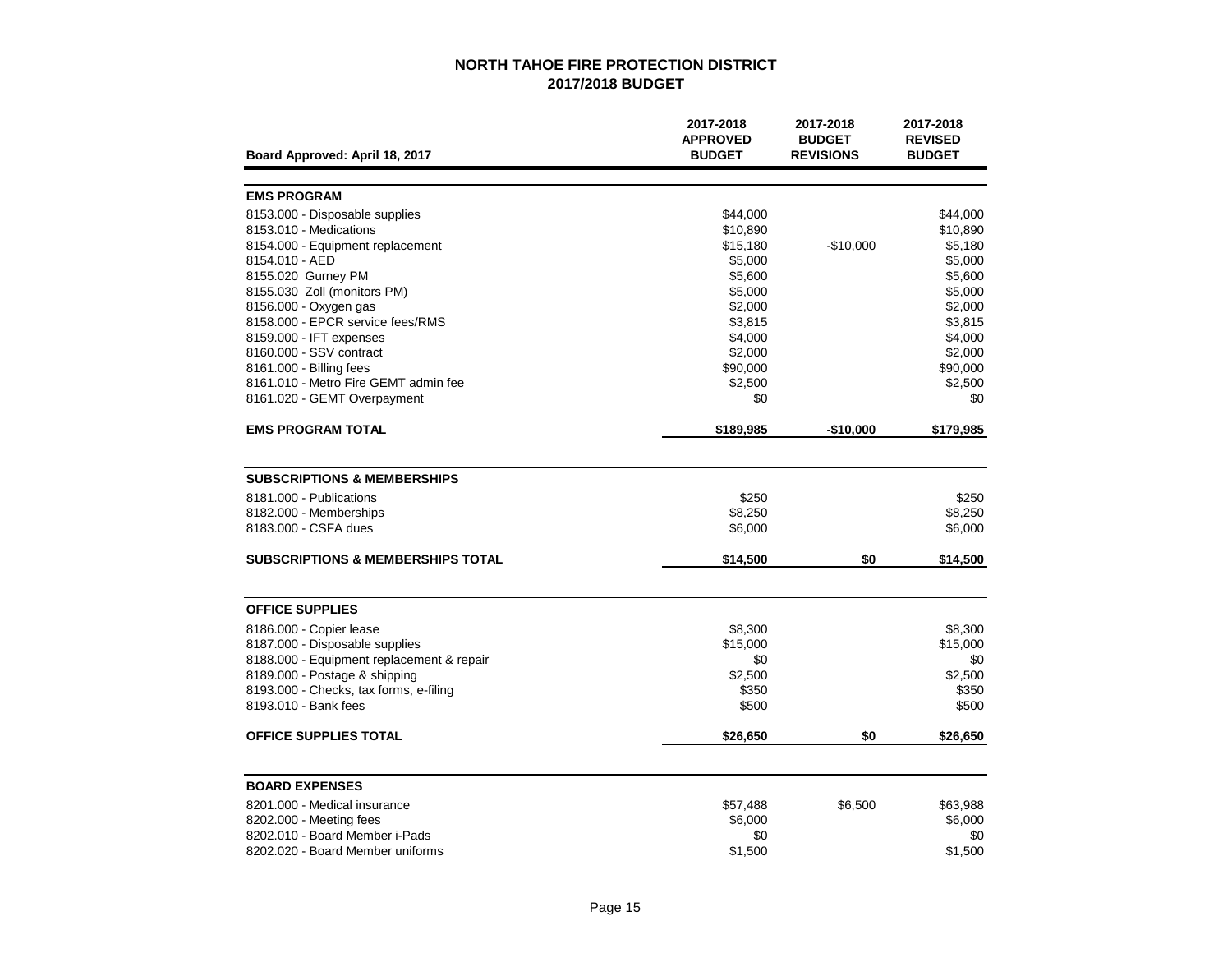| Board Approved: April 18, 2017 | 2017-2018<br><b>APPROVED</b><br><b>BUDGET</b> | 2017-2018<br><b>BUDGET</b><br><b>REVISIONS</b> | 2017-2018<br><b>REVISED</b><br><b>BUDGET</b> |
|--------------------------------|-----------------------------------------------|------------------------------------------------|----------------------------------------------|
| 8205.000 - Awards ceremony     | \$5,000                                       | \$5,000                                        |                                              |
| 8208.000 - Election expenses   | \$2,500                                       |                                                | \$2,500                                      |
| <b>BOARD EXPENSES TOTAL</b>    | \$72.488                                      | \$6,500                                        | \$78,988                                     |

These accounts contain all costs associated with the District Board of Directors, including the cost of Board member medical insurance, meetings and I-pads. In addition the District's employee awards ceremony is accounted for here.

| <b>PROFESSIONAL EXPENSES</b>         |           |     |           |
|--------------------------------------|-----------|-----|-----------|
| 8211.010 - Annual audit              | \$30,000  |     | \$30,000  |
| 8211.020 - OPEB Valuation            | \$3,500   |     | \$3,500   |
| 8211.030 - Professional Services     | \$40,000  |     | \$40,000  |
| 8211.035 - HMR Evacuation planning   | \$0       |     | \$0       |
| 8211.040 - Payroll Services          | \$7,500   |     | \$7,500   |
| 8211.050 - Accounts Payable Services | \$6,000   |     | \$6,000   |
| 8211.080 - Prevention Consultant     | \$4,000   |     | \$4,000   |
| 8212.020 - Stn 53 replacement        | \$0       |     | \$0       |
| 8213.000 - Legal fees                | \$60,000  |     | \$60,000  |
| <b>PROFESSIONAL EXPENSES TOTAL</b>   | \$151,000 | \$0 | \$151,000 |

These accounts includes the cost of the annual audit and the bi-annual valuation of the District's OPEB liability. Also included are fees to outsource Payroll and Accounts Payable, monies for the Prevention consultant, HMR evacuation plan and other professional services. Legal fees include the contract with Porter/Simon and the hourly contract for labor issues with Dan Coyle.

| <b>OTHER SERVICES</b>                   |           |         |           |
|-----------------------------------------|-----------|---------|-----------|
| 8216.000 - AB-2838.000 - LAFCO          | \$7,000   |         | \$7,000   |
| 8217.000 - Legislative advocacy/grants  | \$12,612  |         | \$12,612  |
| 8218.000 - Map book / wall map updates  | \$0       |         | \$0       |
| 8219.000 - Grass Valley Dispatch        | \$132,075 |         | \$132,075 |
| 8220.070 - Contractual Services         | \$80,000  |         | \$80,000  |
| 8220.080 - Wetland Monitoring STN 51    | \$5,000   |         | \$5,000   |
| 8221,000 - SB-2557 & tax collection fee | \$140,000 |         | \$140,000 |
| 8222.000 - Outside Services             | \$0       | \$8,000 | \$8,000   |
| <b>OTHER SERVICES TOTAL</b>             | \$376,687 | \$8,000 | \$384,687 |

LAFCO charges are computed based on budget size and are non-negotiable.

The contract for legislative advocacy and grant procurement is with Sustainable Community Advocates.

The Placer County Fee to collect the property taxes, special tax and benefit assessment are non-negotiable.

The District has contracted with Grass Valley Dispatch to perform dispatch services.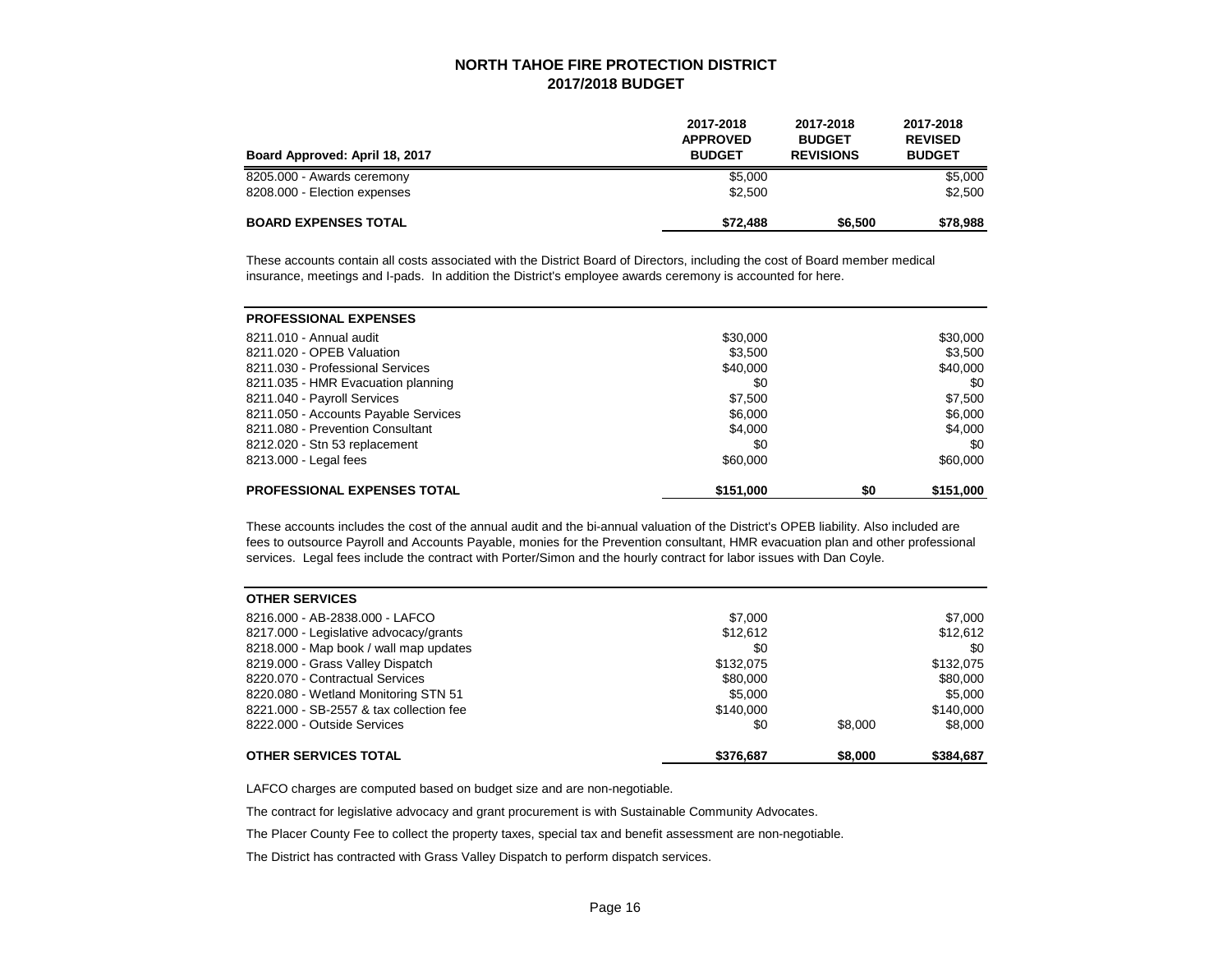| Board Approved: April 18, 2017           | 2017-2018<br><b>APPROVED</b><br><b>BUDGET</b> | 2017-2018<br><b>BUDGET</b><br><b>REVISIONS</b> | 2017-2018<br><b>REVISED</b><br><b>BUDGET</b> |
|------------------------------------------|-----------------------------------------------|------------------------------------------------|----------------------------------------------|
|                                          |                                               |                                                |                                              |
| <b>PUBLICATIONS &amp; NOTICES</b>        |                                               |                                                |                                              |
| 8224.000 - Legal notices/advertisements  | \$4,500                                       |                                                | \$4,500                                      |
| <b>PUBLICATIONS &amp; NOTICES TOTAL</b>  | \$4,500                                       | \$0                                            | \$4,500                                      |
| <b>TRAVEL &amp; MEETINGS</b>             |                                               |                                                |                                              |
| 8227.000 - Travel & meetings & workshops | \$15,950                                      |                                                | \$15,950                                     |
| 8227.100 - District Hosted Meetings      | \$10,000                                      |                                                | \$10,000                                     |
| <b>TRAVEL &amp; MEETINGS TOTAL</b>       | \$25.950                                      | \$0                                            | \$25.950                                     |

These funds account for the cost of District hosted meetings at any station and meals provided at fires and incidents and strike teams as well as expenses associated with travel and meetings at other locations and including a contingency for unanticipated travel.

| <b>HAZ-MAT</b>                             |         |     |         |
|--------------------------------------------|---------|-----|---------|
| 8231.000 - Disposable supplies             | \$1,500 |     | \$1,500 |
| 8234.000 - Equipment repairs & replacement | \$3.500 |     | \$3,500 |
| <b>HAZ-MAT TOTAL</b>                       | \$5,000 | \$0 | \$5,000 |

This accounts for the costs associated with the District's Hazardous Material program. The budget includes the annual calibration of sensors in the gas detectors and the replacement of disposable supplies if used at an incident.

| <b>SPECIAL DISTRICT EXPENSES</b>             |         |     |         |
|----------------------------------------------|---------|-----|---------|
| 8241.000 - Goodwill                          | \$1,000 |     | \$1,000 |
| 8243.000 - Photos & inventory tags, ID cards | \$1,000 |     | \$1,000 |
| 8244.010 - Pictures                          | \$1,500 |     | \$1,500 |
| <b>SPECIAL DISTRICT EXPENSES TOTAL</b>       | \$3,500 | \$0 | \$3,500 |
| <b>HYDRANTS</b>                              |         |     |         |
| 8253.000 - Supplies/Maintenance              | \$1,500 |     | \$1,500 |
| <b>HYDRANTS TOTAL</b>                        | \$1,500 | \$0 | \$1,500 |
|                                              |         |     |         |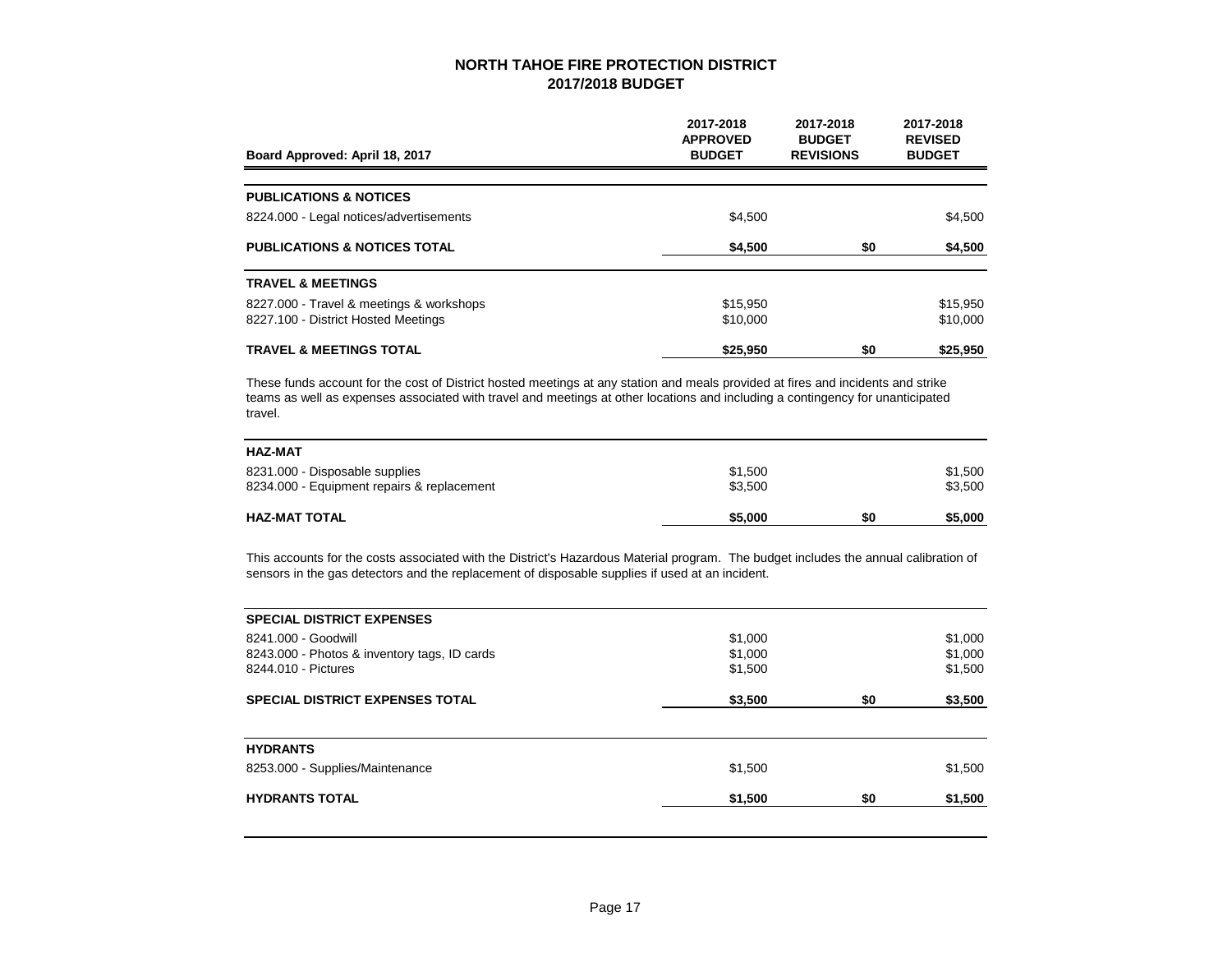| Board Approved: April 18, 2017              | 2017-2018<br><b>APPROVED</b><br><b>BUDGET</b> | 2017-2018<br><b>BUDGET</b><br><b>REVISIONS</b> | 2017-2018<br><b>REVISED</b><br><b>BUDGET</b> |
|---------------------------------------------|-----------------------------------------------|------------------------------------------------|----------------------------------------------|
| <b>SUPPRESSION</b>                          |                                               |                                                |                                              |
| 8256.000 - Wildland equipment/foam/tools    | \$7,500                                       |                                                | \$7,500                                      |
| 8257.000 - Structure equipment/hose/tools   | \$15,000                                      |                                                | \$15,000                                     |
| 8258.000 - Strike Team expenses             | \$1,500                                       | \$480,893                                      | \$482,393                                    |
| 8258.010 - Incident Rehab (meals/logistics) | \$1,500                                       |                                                | \$1,500                                      |
| 8258.020 - Air Operations                   | \$5,400                                       |                                                | \$5,400                                      |
| 8258.030 - Telecrib Rescue Struts (2 sets)  | \$6,500                                       |                                                | \$6,500                                      |
| <b>SUPPRESSION TOTAL</b>                    | \$37,400                                      | \$480,893                                      | \$518,293                                    |
| <b>UTILITIES</b>                            |                                               |                                                |                                              |
| 8261.000 - Natural gas                      | \$30,000                                      |                                                | \$30,000                                     |
| 8262.000 - Electricity                      | \$36,330                                      |                                                | \$36,330                                     |
| 8263,000 - Sewer & water                    | \$22,836                                      |                                                | \$22,836                                     |
| 8264.000 - Garbage                          | \$1,038                                       |                                                | \$1,038                                      |
| 8265.000 - Phones & computer lines          | \$30,000                                      |                                                | \$30,000                                     |
| <b>UTILITIES TOTAL</b>                      | \$120,204                                     | \$0                                            | \$120,204                                    |

These accounts cover the cost of utilities for all stations including natural gas, electricity, sewer and water, garbage collection, land line phone and computer lines.

| <b>FIRE PREVENTION</b>                                       |           |     |           |
|--------------------------------------------------------------|-----------|-----|-----------|
| 8282.000 - Codes & subscriptions                             | \$3,500   |     | \$3,500   |
| 8282.010 - Fire Code Adoption Workshops                      | \$0       |     | \$0       |
| 8282.020 - Buellton Fire Prevention Institute                | \$4,800   |     | \$4,800   |
| 8283,000 - Public education                                  | \$0       |     | \$0       |
| 8285.000 - Forms & supplies                                  | \$500     |     | \$500     |
| 8286.000 - Photography                                       | \$200     |     | \$200     |
| 8287.000 - Investigations                                    | \$0       |     | \$0       |
| 8287.010 - Investigation Supplies<br>8288.000 - Associations | \$1,500   |     | \$1,500   |
|                                                              | \$3,000   |     | \$3,000   |
| 8288.010 - Water Flow Test Kit                               | \$2,000   |     | \$2,000   |
| <b>FIRE PREVENTION TOTAL</b>                                 | \$15,500  | \$0 | \$15,500  |
| <b>GRANTS</b>                                                |           |     |           |
| 8289.010 - Cal FIRE - VFA (Radios)                           | \$19,939  |     | \$19,939  |
| 8292.000 - FEMA-AFG MDTs                                     | \$0       |     | \$0       |
| 8292.001 - FEMA-AFG SCBA                                     | \$0       |     | \$0       |
| 8293.000 - SNPLMA (Fairway/Bunker)                           | \$1,653   |     | \$1,653   |
| 8293.001 - SNPLMA 15                                         | \$100,000 |     | \$100,000 |
| 8293.002 - CTC pile burning                                  | \$25,000  |     | \$25,000  |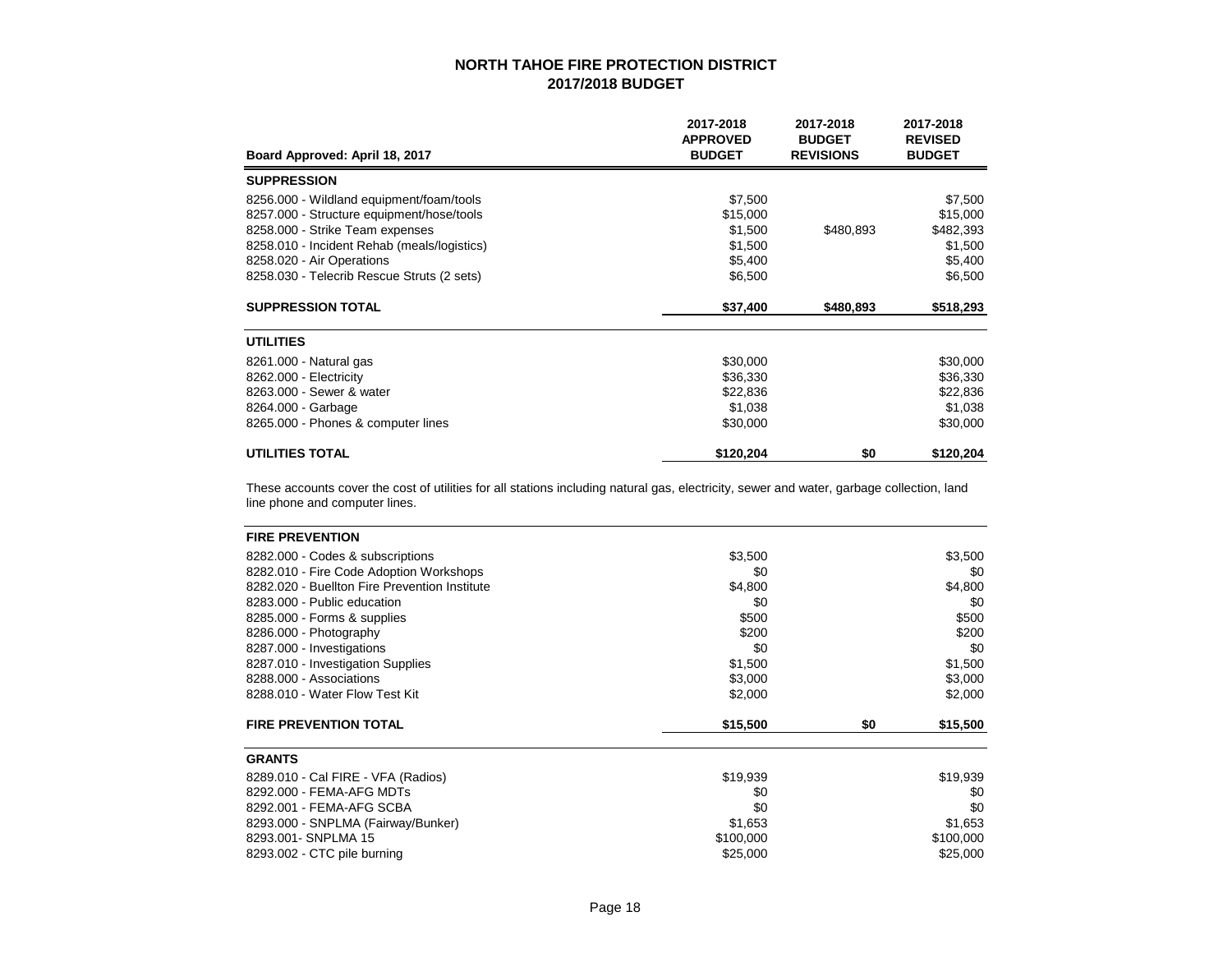| Board Approved: April 18, 2017                               | 2017-2018<br><b>APPROVED</b><br><b>BUDGET</b> | 2017-2018<br><b>BUDGET</b><br><b>REVISIONS</b> | 2017-2018<br><b>REVISED</b><br><b>BUDGET</b> |
|--------------------------------------------------------------|-----------------------------------------------|------------------------------------------------|----------------------------------------------|
|                                                              |                                               |                                                |                                              |
| 8293.010 - TNF Alpine Chipping                               | \$10,000                                      |                                                | \$10,000                                     |
| 8293.016 - SNPLMA R16                                        | \$260,333                                     |                                                | \$260,333                                    |
| 8294.012 - Cal FIRE TRCD chipping (Alpine & NTFPD)           | \$0<br>\$0                                    |                                                | \$0<br>\$0                                   |
| 8294.013 - NLTFPD Bi-State Defensible Space                  |                                               |                                                |                                              |
| 8294.014 - FEMA Fuel reduction                               | \$100,000                                     |                                                | \$100,000                                    |
| 8294.015 - LVFPD Water Quality Enhancement                   | \$5,000                                       |                                                | \$5,000                                      |
| 8294.016 - AFG 4 Thermal Imaging Cameras                     | \$39,023                                      |                                                | \$39,023                                     |
| 8294.017 - Cal Regional Fuel Reduction (part of SNPLMA R 16) | \$20,000                                      |                                                | \$20,000                                     |
| 8294.018 - Grant Funded Salaries                             | $-$218,333$                                   |                                                | $-$218,333$                                  |
| <b>GRANTS TOTAL</b>                                          | \$362,615                                     | \$0                                            | \$362,615                                    |
| <b>TRAINING AND SAFETY</b>                                   |                                               |                                                |                                              |
| 8301.020 - Line Safety Staff Development                     | \$26,000                                      |                                                | \$26,000                                     |
| 8301.040 - Chief Officer Development                         | \$8,000                                       |                                                | \$8,000                                      |
| 8301.060 - Administrative Development                        | \$10,000                                      |                                                | \$10,000                                     |
| 8301.080 - Executive Officer Development                     | \$4,000                                       |                                                | \$4,000                                      |
| 8302.020 - Prevention Development                            | \$10,000                                      |                                                | \$10,000                                     |
| 8302.040 - EMS Officer Development                           | \$0                                           |                                                | \$0                                          |
| 8302.080 - Training Officer Development                      | \$2,000                                       |                                                | \$2,000                                      |
| 8303.020 - Mechanic Development                              | \$2,000                                       |                                                | \$2,000                                      |
| 8303.040 - Specialty Staff (Tech, Haz Mat, SCBA, GIS.)       | \$20,000                                      |                                                | \$20,000                                     |
| 8304.020 - Part-Time FF Development                          | \$500                                         |                                                | \$500                                        |
| 8304.040 - Board Member Development                          | \$4,500                                       |                                                | \$4,500                                      |
| 8305.020 - Training Materials                                | \$8,000                                       |                                                | \$8,000                                      |
| 8305.030 - Training Facility (Burn bldg, Conf Ctr)           | \$10,000                                      |                                                | \$10,000                                     |
| 8305.040 - Recruitment expenses-FF/Cap/BC Test               | \$9,200                                       |                                                | \$9,200                                      |
| 8305.070 - Full-Time Medic / EMT CE's                        | \$27,900                                      |                                                | \$27,900                                     |
| 8310.040 - Safety Officer Development                        | \$1,000                                       |                                                | \$1,000                                      |
| <b>TRAINING AND SAFETY TOTAL</b>                             | $\sqrt{$143,100}$                             | \$0                                            | \$143,100                                    |
| <b>OTHER SPECIAL TRAINING</b>                                |                                               |                                                |                                              |
| 8311.020 - EMS License and Certificate Fees                  | \$3,000                                       |                                                | \$3,000                                      |
| 8311.040 - DMV license and Certificate Fees                  | \$1,000                                       |                                                | \$1,000                                      |
| 8311.060 - Physicals (DMV, RTW, Pre-Emp)                     | \$7,500                                       |                                                | \$7,500                                      |
| 8312.020 - Fitness Equip Maint & Repairs                     | \$1,300                                       |                                                | \$1,300                                      |
| 8312.040 - Fitness Equip Replacement                         | \$7,000                                       |                                                | \$7,000                                      |
| 8313.040 - Wellness Program                                  | \$7,500                                       |                                                | \$7,500                                      |
| 8313.060 - IIPP Expenses                                     | \$3,500                                       |                                                | \$3,500                                      |
| 8313.080 - Safety equipment & supplies                       | \$3,500                                       |                                                | \$3,500                                      |
| OTHER SPECIAL TRAINING TOTAL                                 | \$34,300                                      | \$0                                            | \$34,300                                     |
| <b>TRAINING TOTAL</b>                                        | \$177,400                                     | \$0                                            | \$177,400                                    |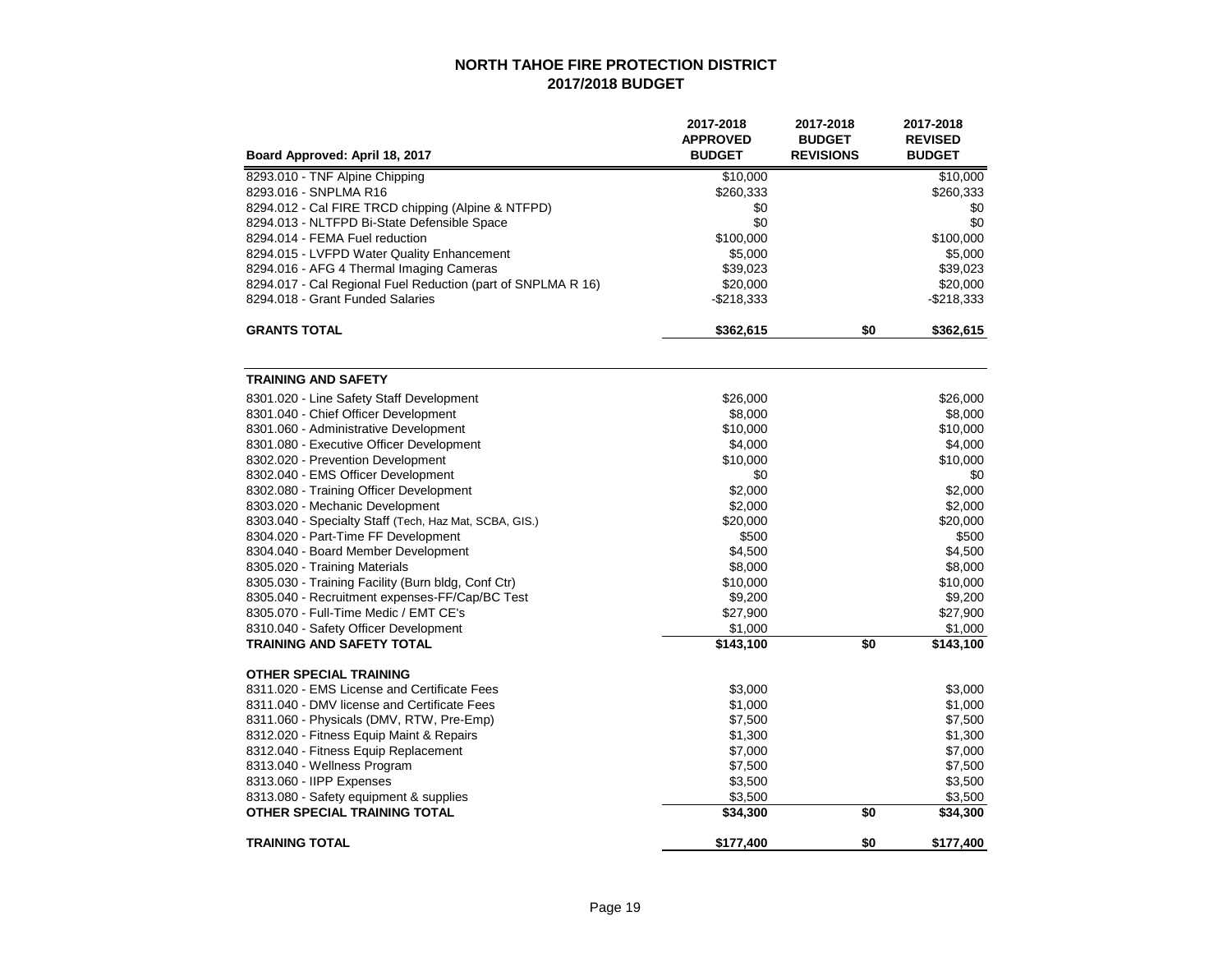|                                | 2017-2018       | 2017-2018        | 2017-2018      |
|--------------------------------|-----------------|------------------|----------------|
|                                | <b>APPROVED</b> | <b>BUDGET</b>    | <b>REVISED</b> |
| Board Approved: April 18, 2017 | <b>BUDGET</b>   | <b>REVISIONS</b> | <b>BUDGET</b>  |

The District training program is multi-faceted and has numerous objectives for the coming year. This includes hosting or sending employees to classes necessary to meet career development objectives, conducting spring and fall driver/operator classes, an ambulance and utility driver class for new fire fighters, continued staff training for safety and injury prevention and hosting the requisite mandated training for CPR, Haz Mat, Blood borne Pathogens, TB, PFT, fit testing, HIPAA and other Cal-OSHA mandates.

Also this accounts for the contract with an outside vendor to manage the mandated blood borne pathogen program records, safety equipment and supplies, turn-out laundering, mandated DMV physicals for commercial Class "B" drivers and pre-employment physicals.

The District will provide training to the Administrative staff. Board members will continue to attend classes to enhance their positions.

| <b>FIRE SUPPRESSION ASSESSMENT</b>       |           |     |           |
|------------------------------------------|-----------|-----|-----------|
| 8315.010 - ASCWD Chipping                | \$10,000  |     | \$10,000  |
| 8317.000 - Red Flag staffing             | \$0       |     | \$0       |
| 8318.000 - Handcrew/Chipping             | \$90,000  |     | \$90,000  |
| 8319.095 - Forest Fuels program supplies | \$2,500   |     | \$2,500   |
| 8320.030 - Pub Ed supplies/advertising   | \$5,500   |     | \$5,500   |
| 8327,000 - PIO                           | \$6,000   |     | \$6,000   |
| 8327.010 - CERT / CEIT                   | \$6,000   |     | \$6,000   |
| <b>FIRE SUPRESSION ASSESSMENT TOTAL</b>  | \$120,000 | \$0 | \$120,000 |

As a result of the voter approved Fire Suppression Assessment the District has embarked on fire suppression, prevention activities and CERT (Citizen Emergency Response Team).

| 8999.100 - UNALLOCATED ACCOUNT TOTAL       | \$0          |           | \$0          |
|--------------------------------------------|--------------|-----------|--------------|
|                                            |              |           |              |
| <b>TOTAL PROGRAMS AND SERVICES</b>         | \$2,680,990  | \$493,661 | \$3,174,651  |
| <b>TOTAL OPERATING EXPENSES</b>            | \$13,939,953 | \$62.768  | \$14,002,721 |
| <b>CAPITAL EXPENDITURES</b>                |              |           |              |
| 9100.010 Interest Payment Engine M92 & M93 | \$15,705     |           | \$15,705     |
| 9100.015 Interest Payment Engine No. 3 M99 | \$13,094     |           | \$13,094     |
| 9100.020 Interest payment M91 Ambulance    | \$950        |           | \$950        |